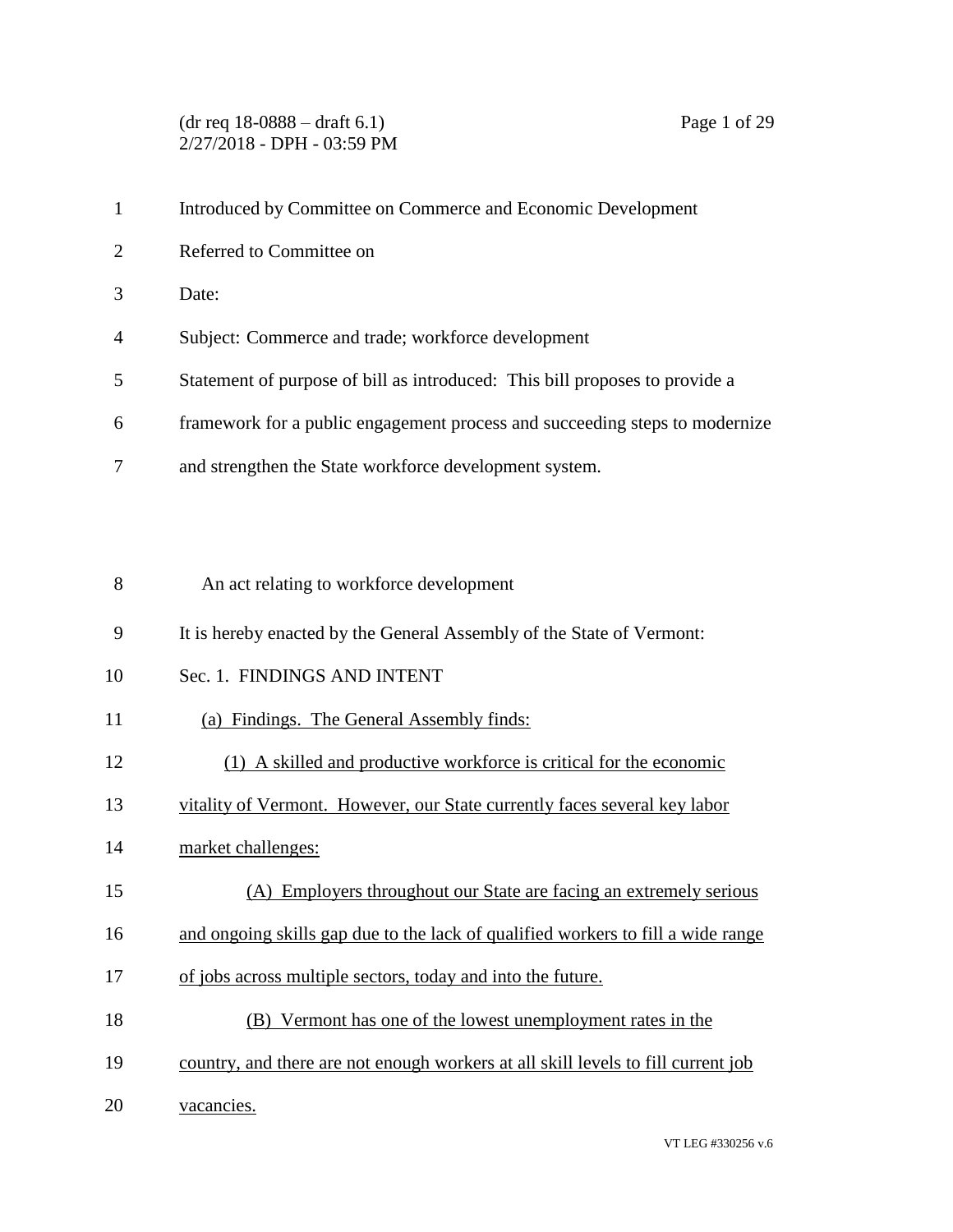(dr req 18-0888 – draft 6.1) Page 2 of 29 2/27/2018 - DPH - 03:59 PM

| $\mathbf{1}$   | (C) Many Vermonters are underemployed and require training to                  |
|----------------|--------------------------------------------------------------------------------|
| $\overline{2}$ | update their skills and find available job opportunities that match their      |
| 3              | interests.                                                                     |
| 4              | (D) Many Vermonters who are unemployed or underemployed face                   |
| 5              | significant barriers to employment and require more support in overcoming      |
| 6              | these barriers.                                                                |
| 7              | (E) Vermont youth currently access postsecondary learning at the               |
| 8              | lowest rates in New England and with significant inequities by family income   |
| 9              | and background. A strategic focus on addressing equity in postsecondary        |
| 10             | learning opportunities, in alignment with workforce needs, will ensure         |
| 11             | Vermont maximizes the potential of every Vermonter to contribute to the labor  |
| 12             | market.                                                                        |
| 13             | Parents, youths, and families are facing a future where the next<br>(F)        |
| 14             | generation of workers may not have the same opportunities to prosper as the    |
| 15             | previous one.                                                                  |
| 16             | (G) Vermont has a series of fragmented workforce development                   |
| 17             | programs, but not a unified workforce development system. The recently         |
| 18             | reconstituted State Workforce Development Board is central to creating such a  |
| 19             | system.                                                                        |
| 20             | (2) A major part of the solution to these challenges lies in Vermont's         |
| 21             | building an effective and efficient State workforce development system that is |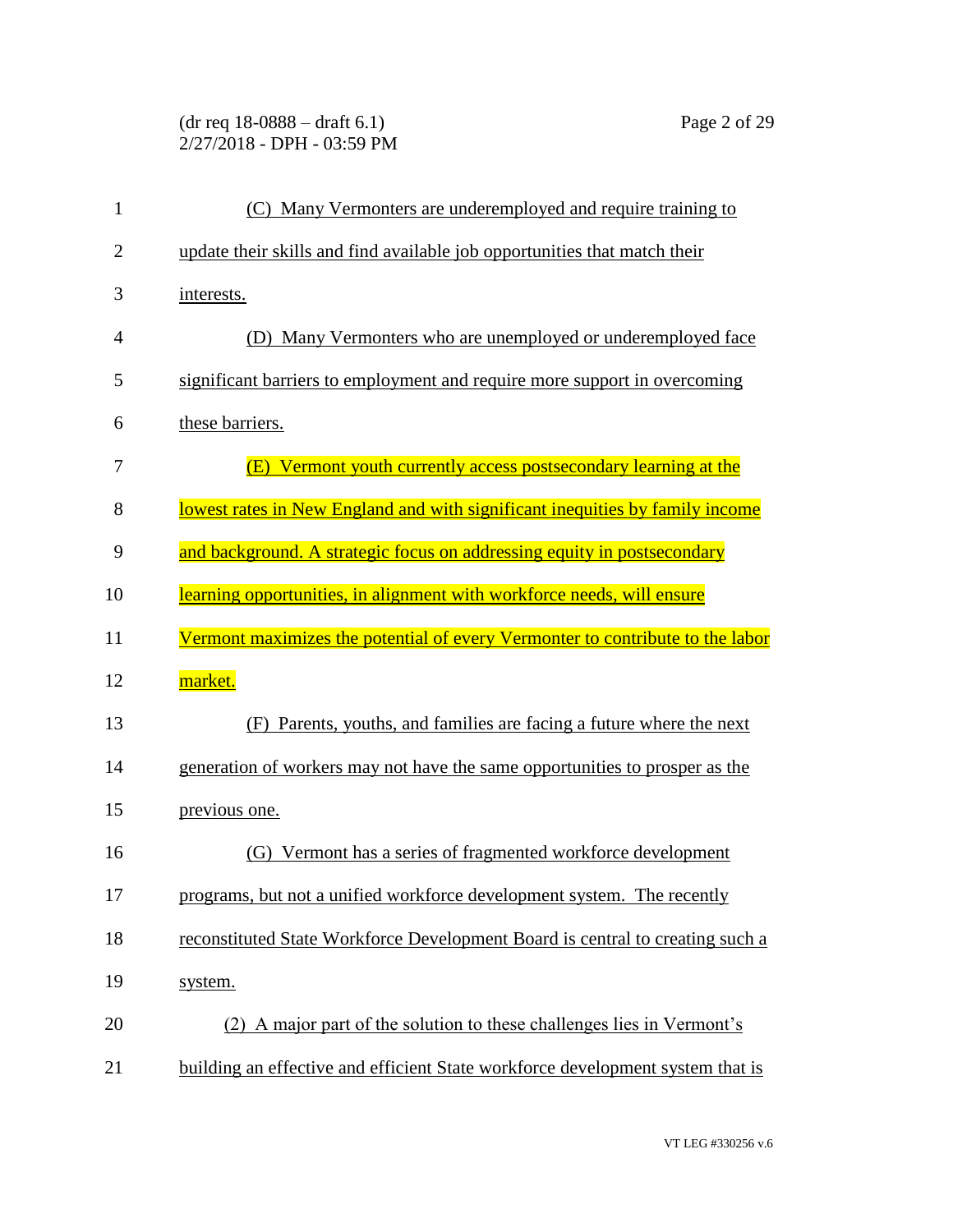(dr req 18-0888 – draft 6.1) Page 3 of 29 2/27/2018 - DPH - 03:59 PM

| $\mathbf{1}$   | a diverse public-private partnership among employers, government, and          |
|----------------|--------------------------------------------------------------------------------|
| $\overline{2}$ | education and training providers designed to ensure that individuals have the  |
| 3              | skills needed by businesses.                                                   |
| $\overline{4}$ | (b) Intent. In adopting this act, it is the intent of the General Assembly:    |
| 5              | (1) to commit to a redesign of Vermont's workforce development and             |
| 6              | training system through a concerted three-year effort led by the Commissioner  |
| 7              | of Labor, in collaboration with key administration partners, the education and |
| 8              | training communities, and other stakeholders from business and government.     |
| 9              | (2) to create a framework for this three-year process that will result in a    |
| 10             | more coherent, efficient, and effective workforce development system within    |
| 11             | which:                                                                         |
| 12             | (A) all Vermonters who want to work, and all employers who want                |
| 13             | workers, can connect through education and training with what they need to     |
| 14             | thrive; and                                                                    |
| 15             | (B) stakeholders and programs, both inside and outside State                   |
| 16             | government, are optimally connected and aligned.                               |
| 17             | Sec. 2. STATE WORKFORCE DEVELOPMENT: PUBLIC ENGAGEMENT                         |
| 18             | PROCESS; DUTIES                                                                |
| 19             | (a)(1) The State Workforce Development Board, in cooperation with the          |
| 20             | Department of Labor and the Agencies of Commerce and Community                 |
| 21             | Development, Education, Human Services, Agriculture, Natural Resources,        |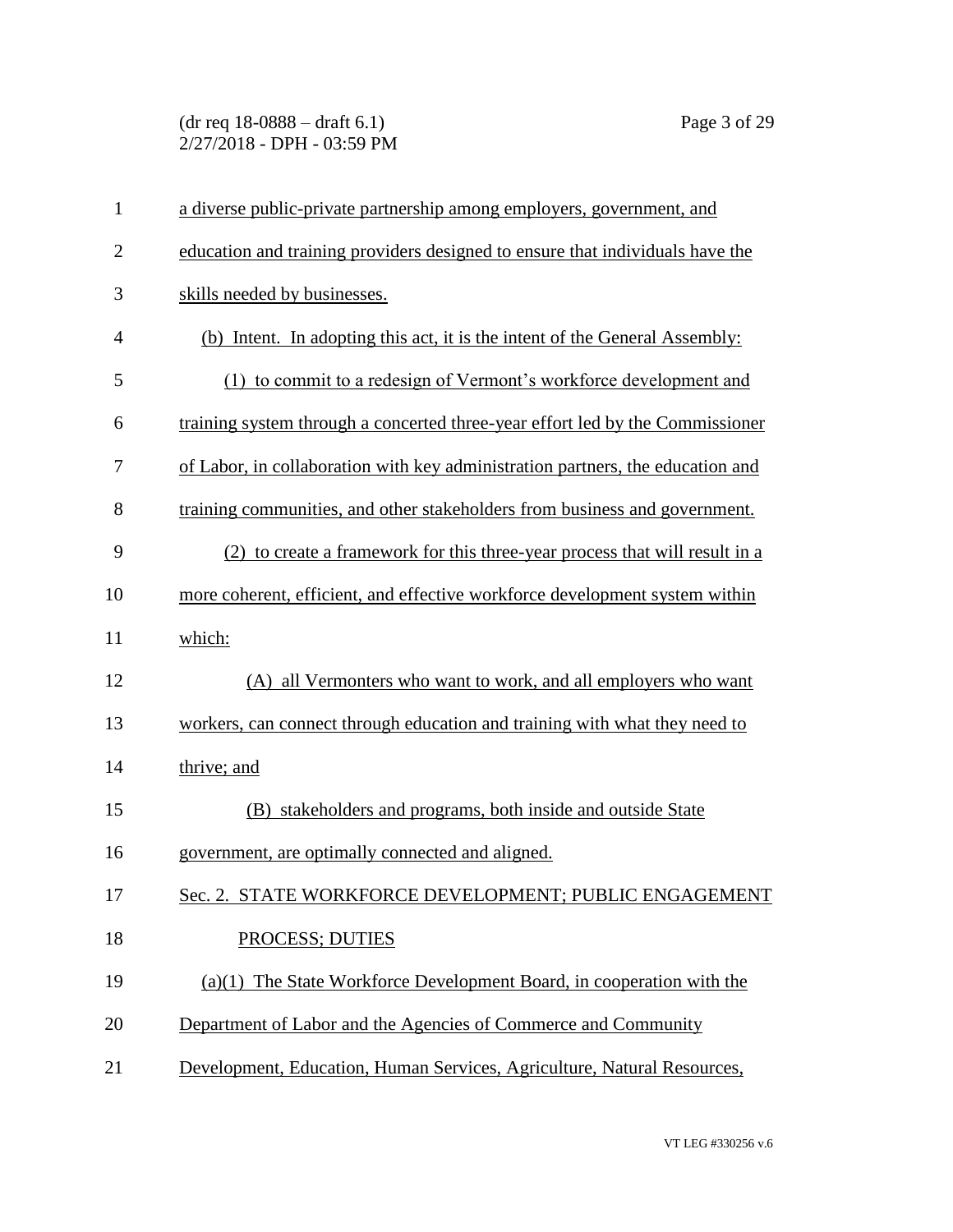(dr req 18-0888 – draft 6.1) Page 4 of 29 2/27/2018 - DPH - 03:59 PM

| $\mathbf{1}$   | and Transportation, shall conduct a public engagement process consistent with    |
|----------------|----------------------------------------------------------------------------------|
| $\overline{2}$ | 20 C.F.R. §679.100, 679.130 and 10 V.S.A. §541a to establish a vision and        |
| 3              | shared goals for meeting Vermont's 21 <sup>st</sup> century workforce education, |
| $\overline{4}$ | training, recruitment, and retention needs.                                      |
| 5              | (2) The public engagement process shall be designed to inform                    |
| 6              | workforce-related aspects of other state strategic plans and reports, including  |
| 7              | the Workforce Innovation and Opportunity Act State Plan, the State Economic      |
| 8              | Development Marketing Plan, and the Statewide Comprehensive Economic             |
| 9              | Development Strategy.                                                            |
| 10             | (3) In evaluating the current workforce service delivery system, the             |
| 11             | Board shall use a data-driven process and solicit the perspectives of job-       |
| 12             | seekers, incumbent workers, employers, industry representatives, program         |
| 13             | administrators, and workforce service delivery providers.                        |
| 14             | $(4)(A)$ The Board shall adopt a vision and describe the State's collective      |
| 15             | goals by February 1, 2020.                                                       |
| 16             | The vision, goals, and any findings or recommendations shall be<br>(B)           |
| 17             | posted online.                                                                   |
| 18             | The Board shall provide advance notice to the Chair and Vice-<br>(C)             |
| 19             | Chair of the House Committee on Commerce and Economic Development and            |
| 20             | the Senate Committee on Economic Development, Housing and General                |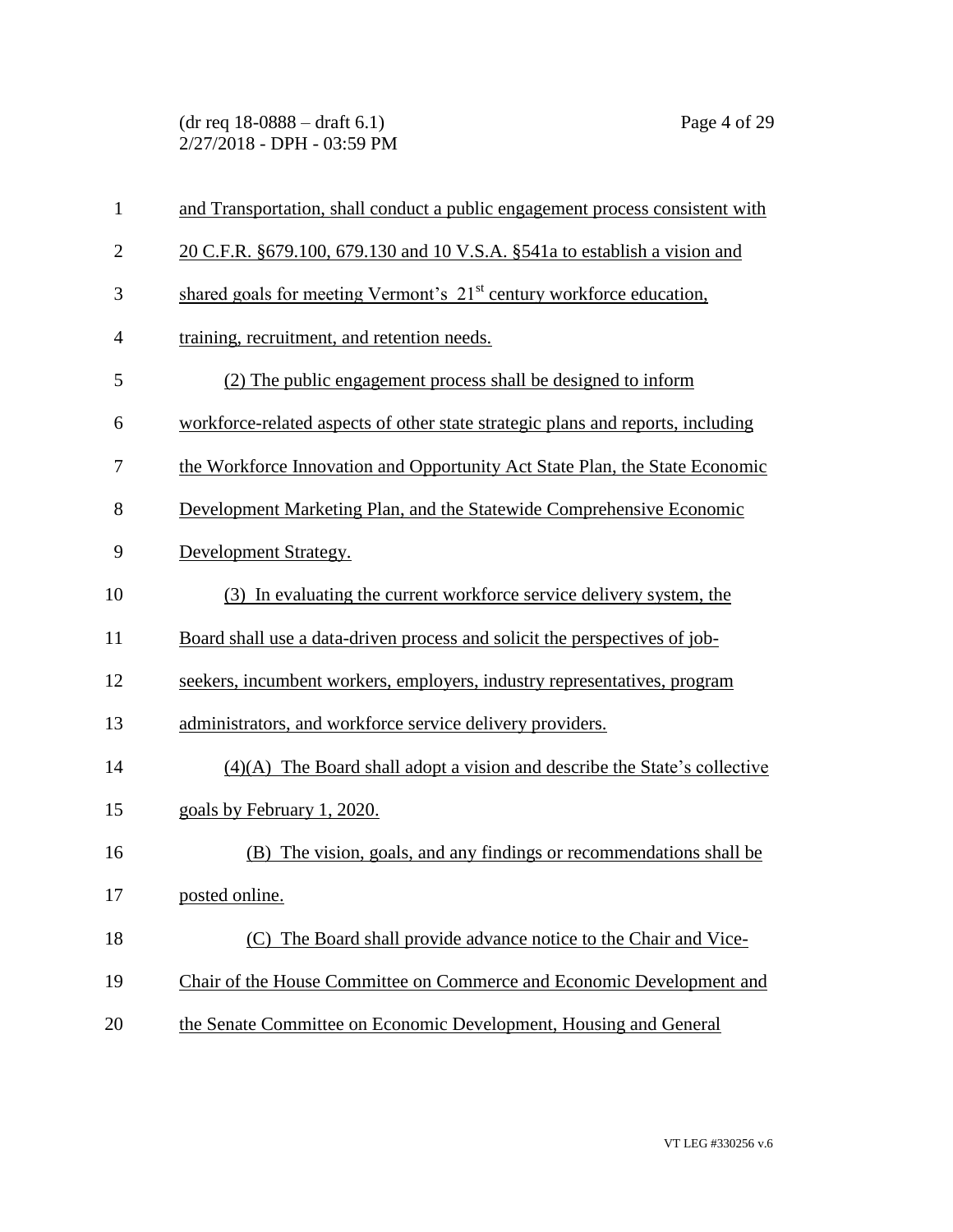(dr req 18-0888 – draft 6.1) Page 5 of 29 2/27/2018 - DPH - 03:59 PM

| $\mathbf{1}$   | Affairs if the recommendations may require legislative action during the 2020              |
|----------------|--------------------------------------------------------------------------------------------|
| $\overline{2}$ | legislative session.                                                                       |
| 3              | (5) The vision and goals shall serve as the basis for an action plan to                    |
| $\overline{4}$ | revitalize Vermont's workforce development system.                                         |
| 5              | (b) The Board may create a social network map of workforce service                         |
| 6              | delivery providers, employers, workforce program administrators, and industry              |
| 7              | representatives to:                                                                        |
| 8              | (1) develop baseline data in conformance with the Workforce                                |
| 9              | <b>Innovation and Opportunity Act</b> of how individuals, <b>including new Americans</b> , |
| 10             | and organizations, both within and outside State government, are involved with             |
| 11             | workforce development and training around the State;                                       |
| 12             | (2) analyze the relative level of connectivity of people and programs                      |
| 13             | managed inside and outside State government; and                                           |
| 14             | (3) identify opportunities to strengthen connectivity to achieve greater                   |
| 15             | program alignment toward and realize the Board's vision for the State's                    |
| 16             | workforce development and training system.                                                 |
| 17             | (c) The Board shall identify what resources are necessary to maintain the                  |
| 18             | network map over time and track changes in levels of connectivity and                      |
| 19             | alignment across the stakeholder community.                                                |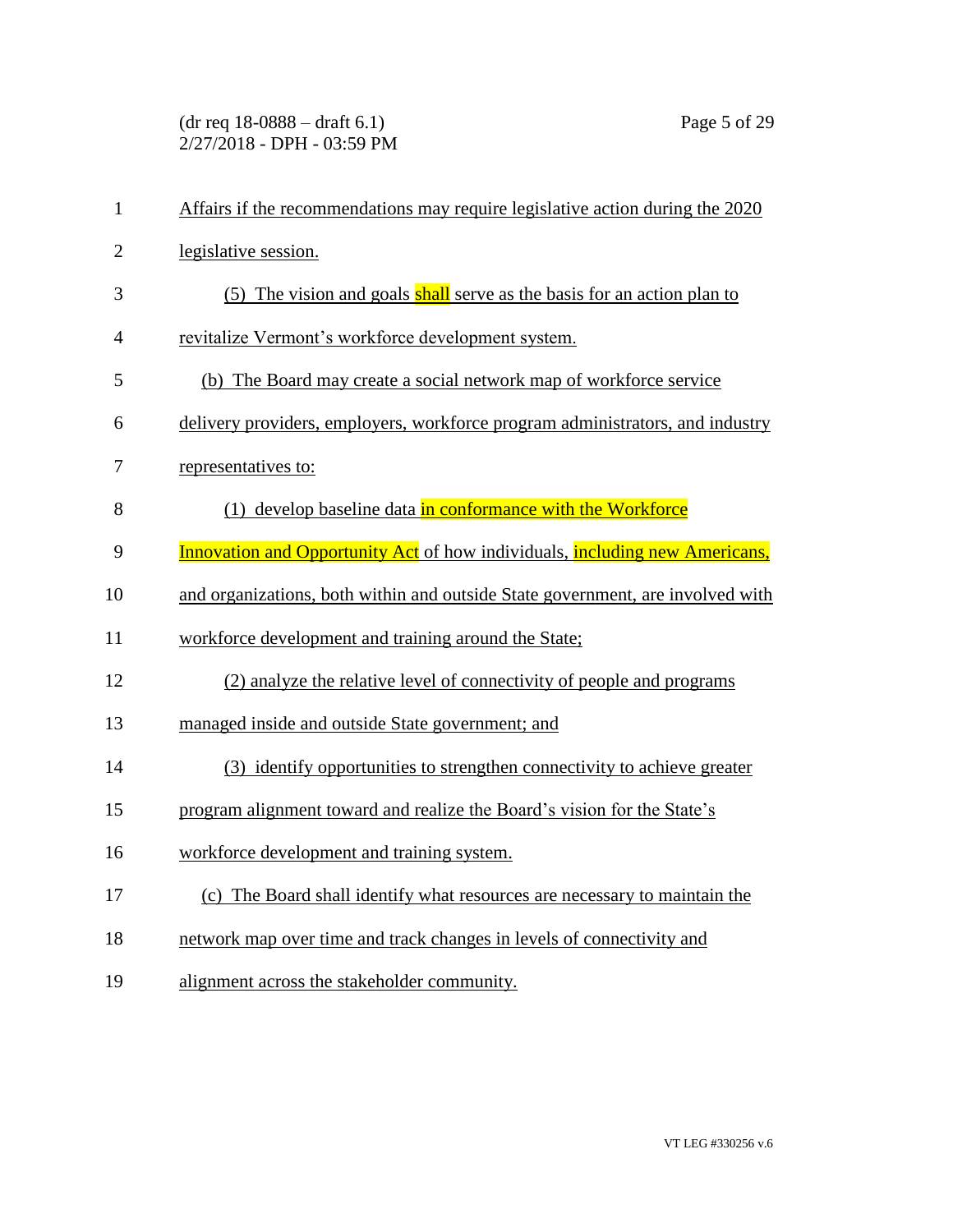(dr req 18-0888 – draft 6.1) Page 6 of 29 2/27/2018 - DPH - 03:59 PM

| $\mathbf{1}$   | (d) The Board may, in compliance with any employment and                          |
|----------------|-----------------------------------------------------------------------------------|
| $\overline{2}$ | confidentiality regulations, and after reviewing currently available data and     |
| 3              | resources, collect information from:                                              |
| $\overline{4}$ | (1) "front line" service delivery providers to understand how the current         |
| 5              | system is and is not serving the needs of job seekers and employers;              |
| 6              | (2) employers and employees to understand the effectiveness of                    |
| 7              | existing workforce programs; and                                                  |
| 8              | (3) past and present participants of training programs to understand if           |
| 9              | the program met their expectations and led to a job in their field of interest or |
| 10             | training.                                                                         |
| 11             | (e) The Board may initiate activities to improve understanding by                 |
| 12             | stakeholders concerning:                                                          |
| 13             | (1) the workforce development system;                                             |
| 14             | (2) the Workforce Investment and Opportunity Act;                                 |
| 15             | (3) the role of the Board; and                                                    |
| 16             | (4) how the Act governs workforce development funding and policies                |
| 17             | implemented by the State.                                                         |
| 18             | (f) The Board, in cooperation with the Department of Labor, Agencies of           |
| 19             | Commerce and Community Development, Education, Human Services,                    |
| 20             | Agriculture, Natural Resources, and Transportation, shall review methods of       |
| 21             | employer engagement and evaluate the tools available to employers to              |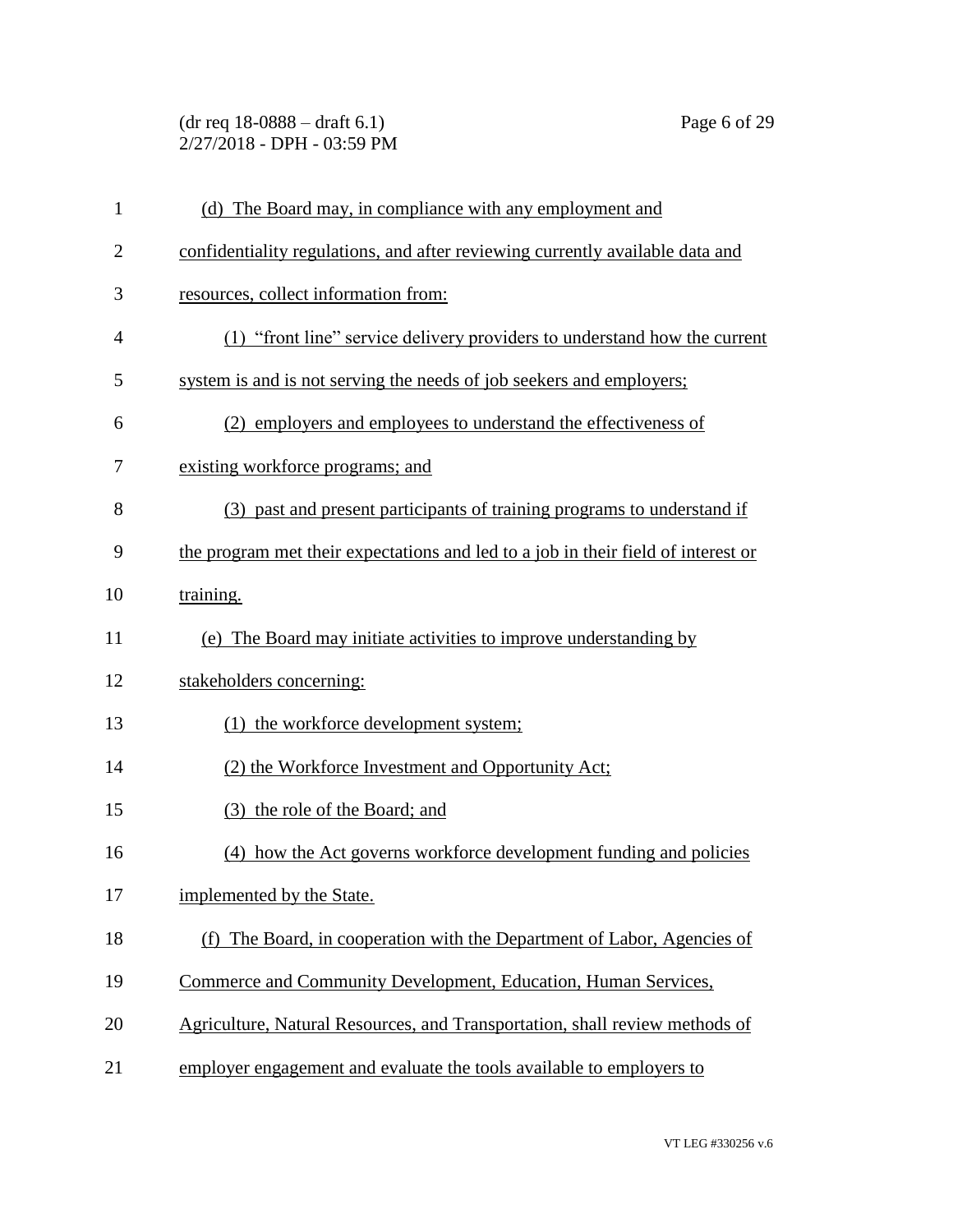(dr req 18-0888 – draft 6.1) Page 7 of 29 2/27/2018 - DPH - 03:59 PM

| $\mathbf{1}$   | facilitate their access to and retention of workers. The Board may recommend     |
|----------------|----------------------------------------------------------------------------------|
| $\overline{2}$ | strategies for improvement to address:                                           |
| 3              | (1) how employer outreach positions in each of the State-funded field            |
| $\overline{4}$ | offices might be shared;                                                         |
| 5              | (2) what type of coordination is needed between the State level                  |
| 6              | employer outreach staff and local workforce organizations, including staff of    |
| 7              | the regional development corporations and regional planning commissions, to      |
| 8              | better serve employers;                                                          |
| 9              | (3) whether establishing a One Stop American Job Center in each region           |
| 10             | to provide comprehensive customer-driven services for employers and job          |
| 11             | seekers could serve businesses better, improve responsiveness to emerging        |
| 12             | sector needs, and increase access to qualified, available workers through direct |
| 13             | outreach and recruitment;                                                        |
| 14             | (4) scaling or expanding pilot projects that link career coaches, or other       |
| 15             | experts with industry knowledge, directly within middle or high schools, or      |
| 16             | both, to foster career readiness and exploration; and                            |
| 17             | (5) ways to share data and information collected from employers among            |
| 18             | parties who implement workforce development programs.                            |
| 19             | (g) The Board shall review how functions performed by local workforce            |
| 20             | investment boards, career technical education regional advisory boards,          |
| 21             | regional planning commissions, regional development corporations, and other      |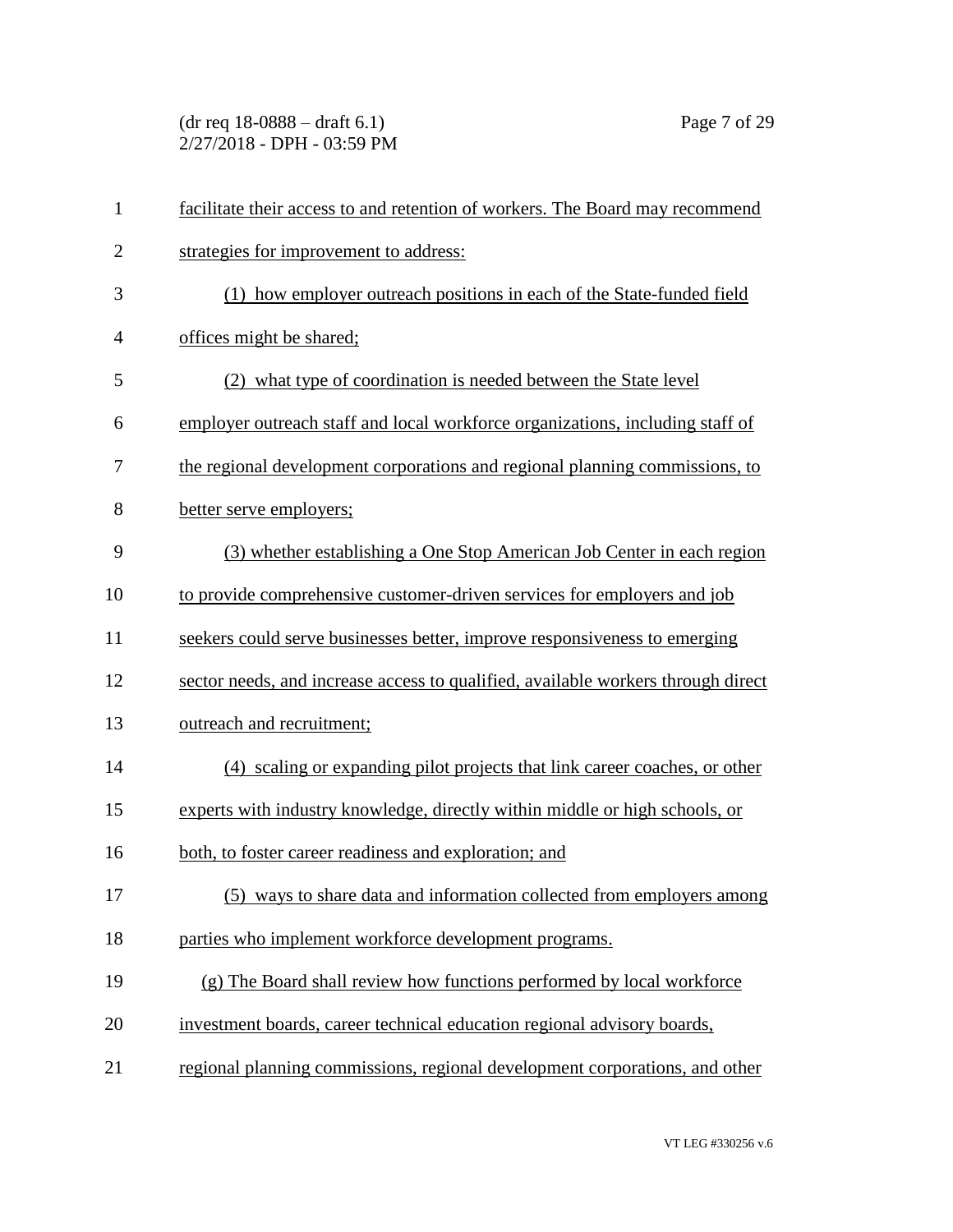(dr req 18-0888 – draft 6.1) Page 8 of 29 2/27/2018 - DPH - 03:59 PM

| $\mathbf{1}$   | regional economic development and workforce related boards could be more      |
|----------------|-------------------------------------------------------------------------------|
| $\overline{2}$ | equitably executed from region to region, and recommend structures that       |
| 3              | would foster better regional collaboration, alignment, and employer           |
| $\overline{4}$ | participation.                                                                |
| 5              | (h) Following the public engagement process outlined in subsection (a) of     |
| 6              | this section, the Board may make recommendations to align relevant funding    |
| 7              | sources to promote:                                                           |
| 8              | (1) employer-driven workforce education and training opportunities;           |
| 9              | (2) results-based outcomes;                                                   |
| 10             | (3) innovative and effective initiatives, pilots, or demonstration programs   |
| 11             | that can be scaled to the rest of the State;                                  |
| 12             | (4) access to federal resources that enable more innovative programs          |
| 13             | and initiatives in Vermont; and                                               |
| 14             | (5) equitable access to employment and training opportunities for             |
| 15             | women and underrepresented populations in Vermont.                            |
| 16             | The Department of Labor, with assistance from the Board, shall<br>(i)         |
| 17             | facilitate the sharing of information among workforce development and         |
| 18             | training delivery organizations so they may stay current with initiatives and |
| 19             | plans related to building an effective workforce development system.          |
| 20             | Sec. 3. STATE WORKFORCE DEVELOPMENT; CAREER PATHWAYS;                         |
| 21             | CAREER TECHNICAL EDUCATION RECOMMENDATIONS                                    |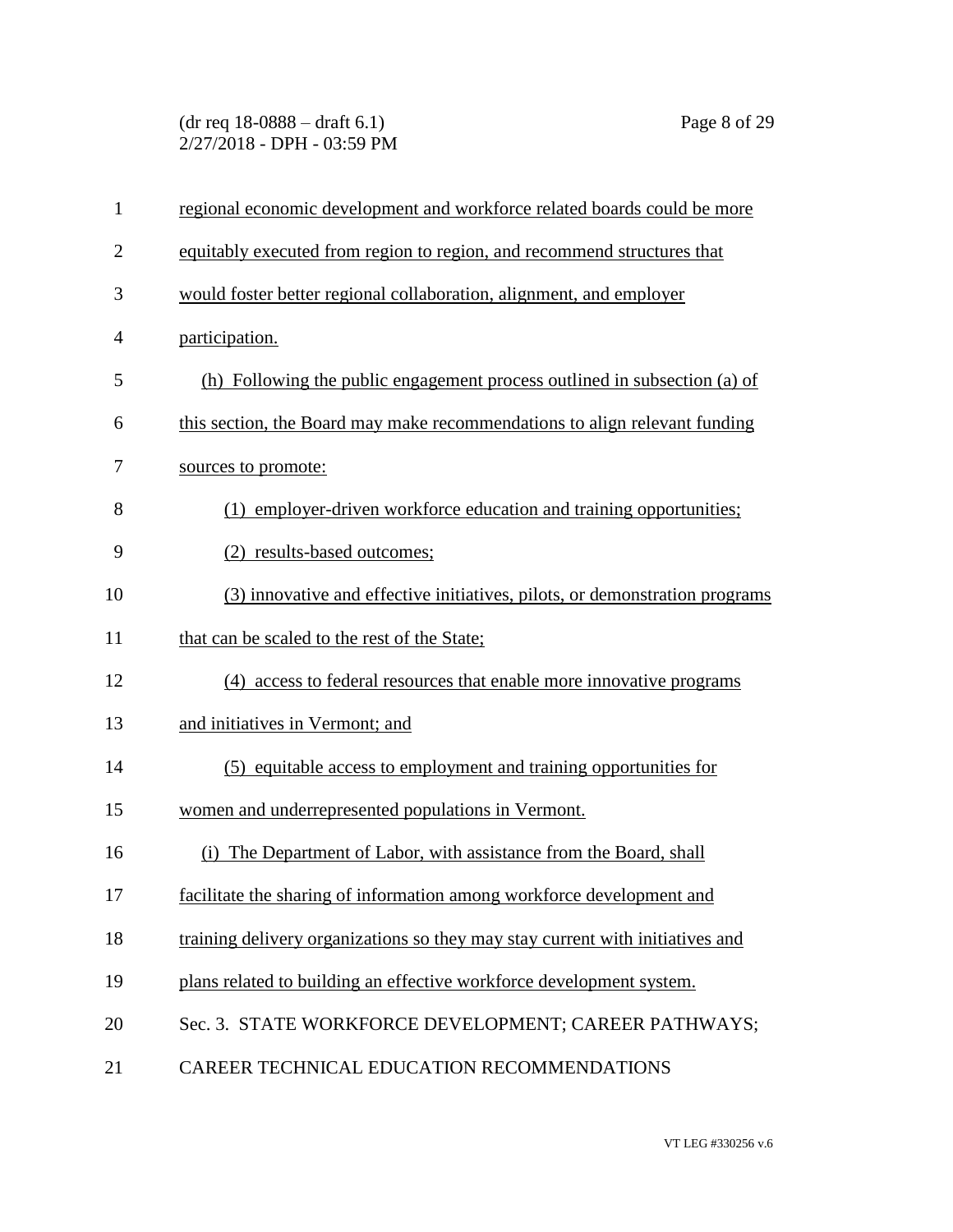(dr req 18-0888 – draft 6.1) Page 9 of 29 2/27/2018 - DPH - 03:59 PM

| $\mathbf{1}$   | (a) As used in this section "Career Pathways" means a combination of             |
|----------------|----------------------------------------------------------------------------------|
| $\overline{2}$ | rigorous and high quality education, training, and other experiences and         |
| 3              | services, beginning not later than seventh grade, with multiple entry and exit   |
| $\overline{4}$ | points that:                                                                     |
| 5              | (1) at the secondary level, integrate the academic and technical skills          |
| 6              | required for postsecondary success;                                              |
| 7              | (2) are developed in partnership with business and industry and align            |
| 8              | with the skill needs of industries in the local, regional, and State economies;  |
| 9              | (3) prepares an individual to transition seamlessly from secondary to            |
| 10             | postsecondary experiences and be successful in any of a full range of            |
| 11             | secondary or postsecondary education options, including registered               |
| 12             | apprenticeships;                                                                 |
| 13             | (4) includes career counseling and work-based learning experiences to            |
| 14             | support an individual in achieving the individual's education and career goals;  |
| 15             | (5) includes, as appropriate, education offered concurrently with and in         |
| 16             | the same context as workforce preparation activities and training for a specific |
| 17             | occupation or occupational cluster;                                              |
| 18             | (6) organizes education, training, and other experiences and services to         |
| 19             | meet the particular needs of an individual in a manner that accelerates the      |
| 20             | educational and career advancement of the individual to the extent practicable;  |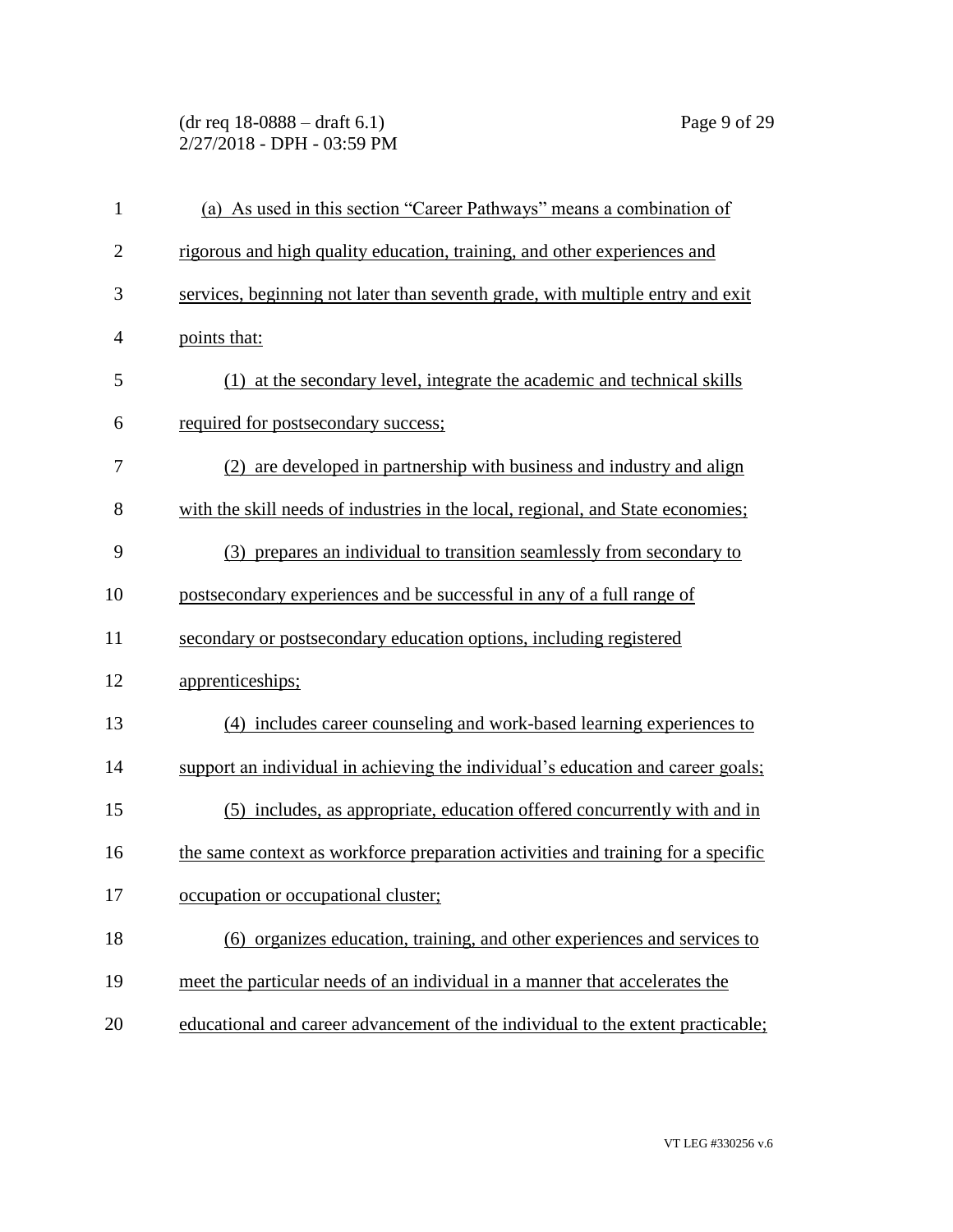(dr req 18-0888 – draft 6.1) Page 10 of 29 2/27/2018 - DPH - 03:59 PM

| $\mathbf{1}$   | (7) enables an individual to gain a secondary school diploma or its                |
|----------------|------------------------------------------------------------------------------------|
| $\overline{2}$ | recognized equivalent, and that allows for college credit and industry             |
| 3              | certifications to be earned in high school; and                                    |
| $\overline{4}$ | (8) helps an individual enter or advance within a specific occupation or           |
| 5              | occupational cluster.                                                              |
| 6              | (b) The Agency of Education, in partnership with the State Workforce               |
| 7              | Development Board, shall promote policies that support introduction of CTE         |
| 8              | programs of study to middle school students, along with career readiness and       |
| 9              | awareness activities.                                                              |
| 10             | (c) The Agency of Education, in partnership with the Board, shall promote          |
| 11             | collaboration among middle schools and regional CTE centers to:                    |
| 12             | (1) develop and deliver introductory CTE courses or lessons to expose              |
| 13             | middle school students to Career Pathways and CTE programs, as appropriate;        |
| 14             | (2) provide exposure to local career opportunities through activities such         |
| 15             | as business tours, guest lecturers, career fairs, and career awareness days; and   |
| 16             | (3) provide middle school students with exposure to CTE programs                   |
| 17             | through activities such as tours of regional CTE centers, virtual field trips, and |
| 18             | CTE guest visits.                                                                  |
| 19             | (d) The Agency of Education, in partnership with the Board, shall promote          |
| 20             | flexible and student-centered policies that:                                       |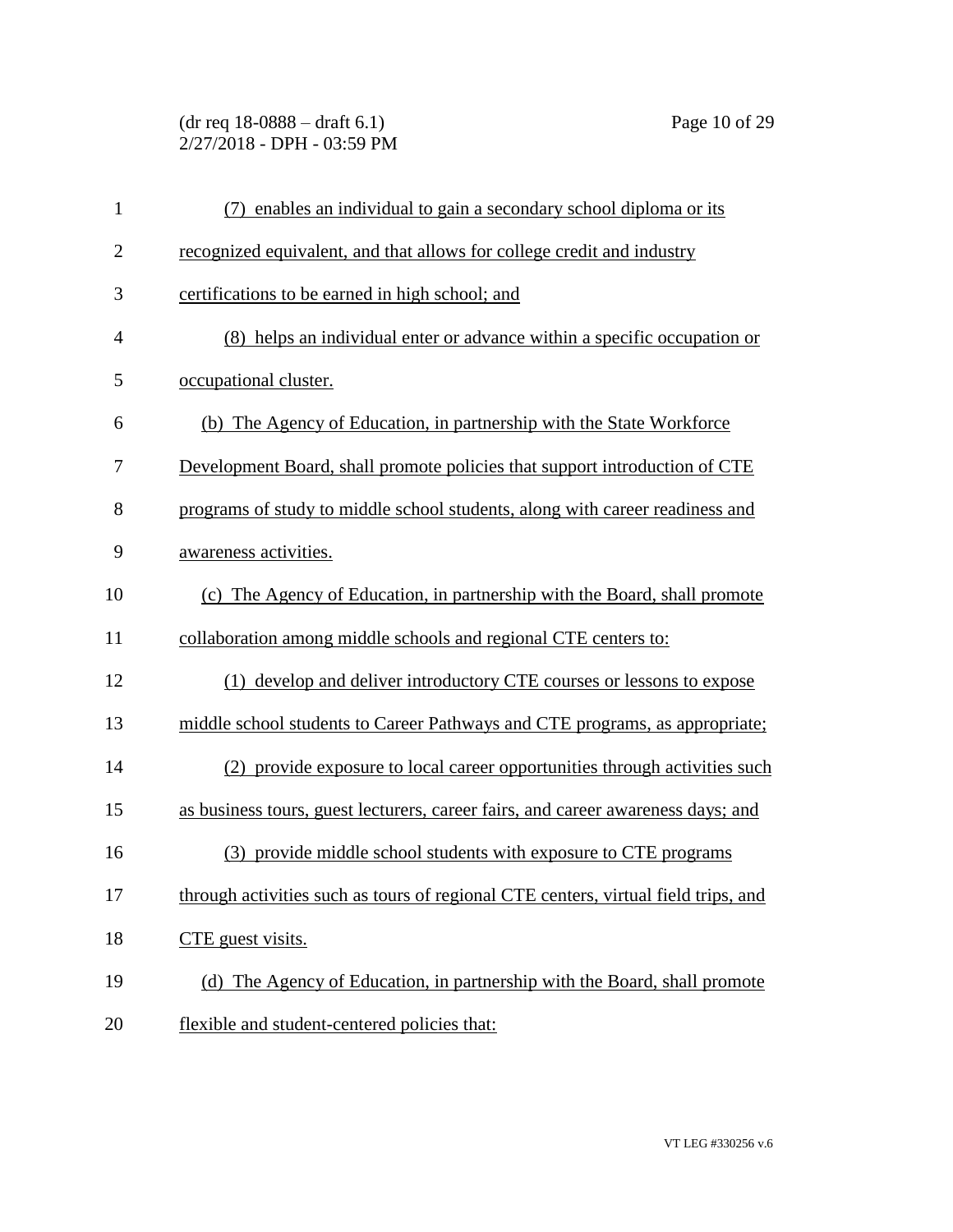(dr req 18-0888 – draft 6.1) Page 11 of 29 2/27/2018 - DPH - 03:59 PM

| $\mathbf{1}$   | support equitable access and opportunity to participate in pre-tech<br>(1)     |
|----------------|--------------------------------------------------------------------------------|
| $\overline{2}$ | foundation and pre-tech exploratory programs, for students in grades 9 and 10, |
| 3              | when supported by their personalized learning plans, so that students are      |
| 4              | exposed to a wide variety of career choices in their areas of interest; and    |
| 5              | (2) ensure that students in grade 10 have access to courses in CTE             |
| 6              | programs when supported by their personalized learning plans.                  |
| 7              | (e) The Agency of Education, in partnership with the Board, shall direct       |
| 8              | CTE centers to provide rigorous programs of study to students that are aligned |
| 9              | with an approved Career Pathway and in combination with a registered           |
| 10             | apprenticeship when appropriate.                                               |
| 11             | (f) The Agency of Education, in partnership with the Department of Labor       |
| 12             | and the Agency of Commerce and Community Development, shall implement          |
| 13             | a process for reviewing Career Pathways that considers:                        |
| 14             | (1) program relevance to State and regional employer need;                     |
| 15             | (2) participation of regional advisory boards or other boards with             |
| 16             | employers;                                                                     |
| 17             | (3) pathways to postsecondary education and training; and                      |
| 18             | ability for students to gain credentials of value, dual enrollment<br>(4)      |
| 19             | credits, postsecondary credential or degree attainment, and employment.        |
| 20             | (g) The Agency of Education shall report on its Career Pathways review         |
| 21             | process, findings, and recommendations to the Board on a regular basis.        |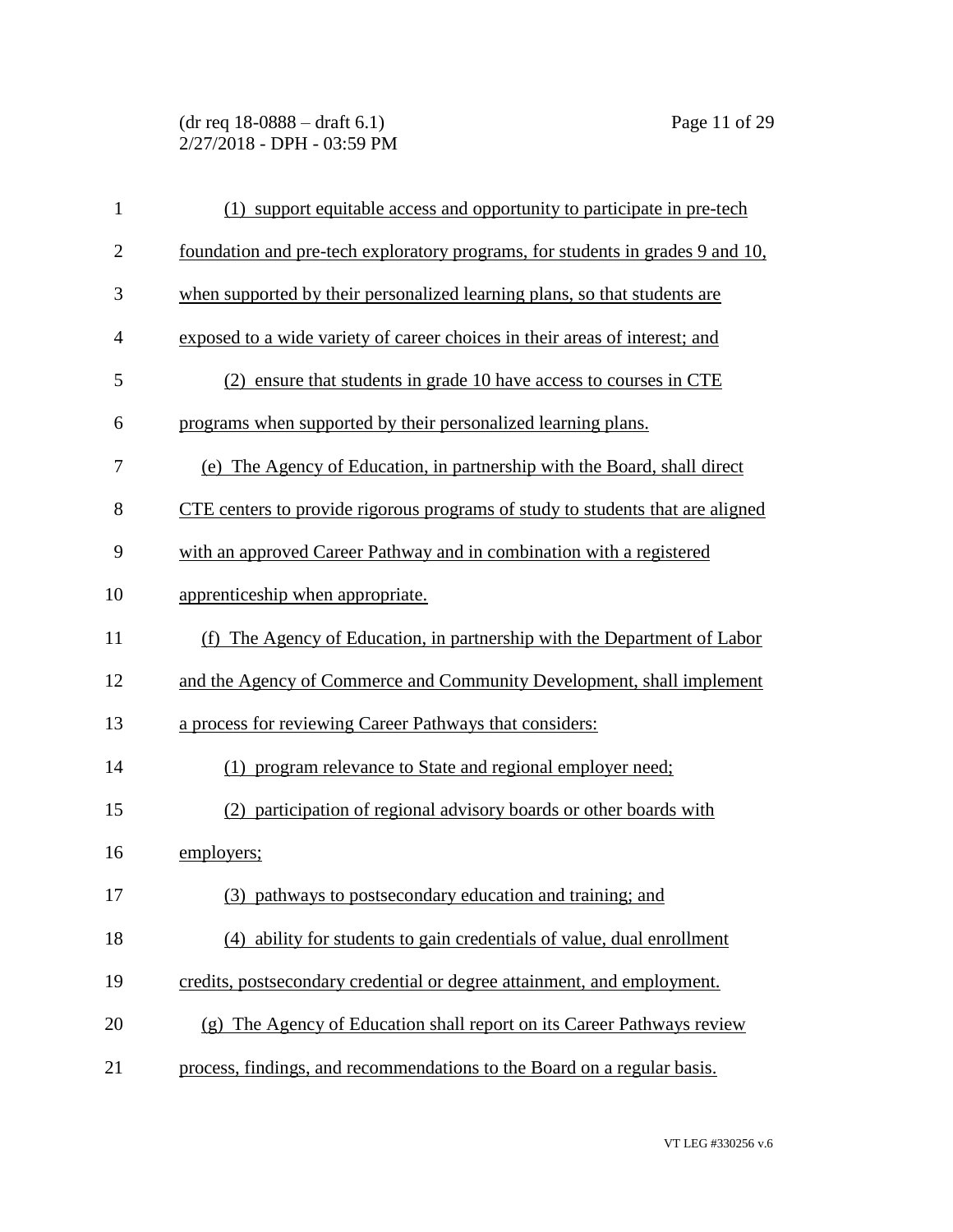(dr req 18-0888 – draft 6.1) Page 12 of 29 2/27/2018 - DPH - 03:59 PM

| $\mathbf{1}$   | (h) The Board may identify opportunities to leverage Workforce                      |
|----------------|-------------------------------------------------------------------------------------|
| $\overline{2}$ | Innovation and Opportunity Act funds, Carl D. Perkins Act postsecondary             |
| 3              | funds, Next Generation funds, Vermont Training Program funds, and other             |
| $\overline{4}$ | relevant funding sources to develop community-based Career Pathways that            |
| 5              | respond to local occupational demands.                                              |
| 6              | (i) The Agency of Education, in partnership with the Board, shall work to           |
| 7              | ensure that every high school student has the opportunity to experience             |
| 8              | meaningful work-based learning when supported by the personalized learning          |
| 9              | plan, and that high schools work with regional CTE centers to avoid                 |
| 10             | unnecessary duplication of opportunities already provided by the centers.           |
| 11             | (i) The General Assembly shall create a permanent classified position               |
| 12             | within the Agency of Education to perform the functions currently performed         |
| 13             | by the limited service Career Pathways Coordinator position.                        |
| 14             | (k) The Agency of Education and the Department of Labor shall support               |
| 15             | coordination and alignment of programs of study delivered by the regional           |
| 16             | CTE centers and the State's postsecondary institutions so that education and        |
| 17             | training opportunities available to secondary and adult students lead to a          |
| 18             | degree or stackable credential of value.                                            |
| 19             | (1) The Agency of Education, with <b>input</b> from the Career Pathways             |
| 20             | <b>Committee</b> of the Board, shall create two pilot projects that model a unified |
| 21             | funding structure, unified governance structure, or both, designed to streamline    |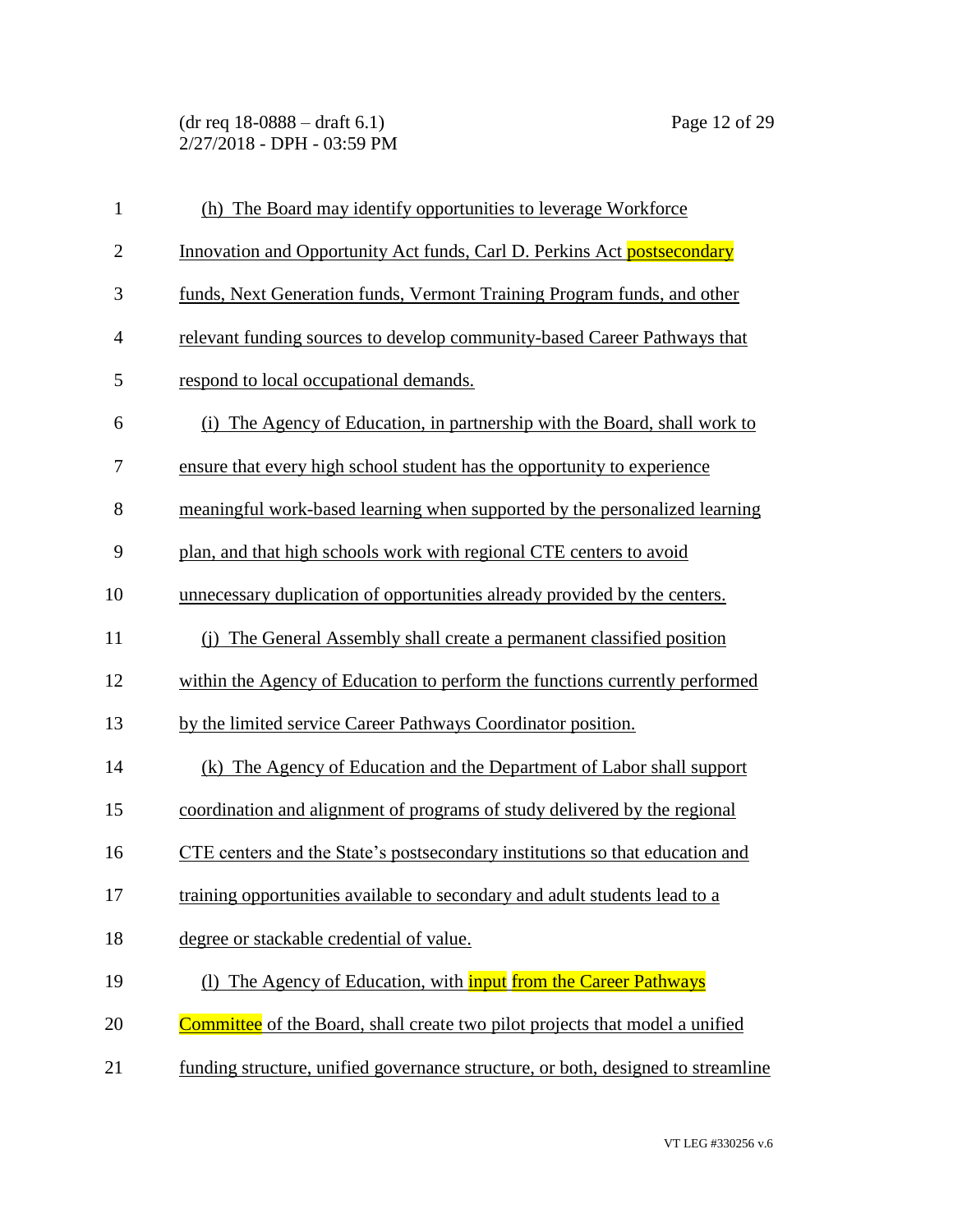| $\mathbf{1}$   | the delivery of the educational experiences of both high school and CTE        |
|----------------|--------------------------------------------------------------------------------|
| $\overline{2}$ | students.                                                                      |
| 3              | (m) The Department of Labor shall be responsible for the oversight and         |
| 4              | coordination of adult career technical education in the State. The Agency of   |
| 5              | Education shall provide technical and programmatic assistance, as necessary,   |
| 6              | to the Department to ensure alignment between secondary and postsecondary      |
| 7              | institutions, programs, policies and funding.                                  |
| 8              | Sec. 4. STATE WORKFORCE DEVELOPMENT BOARD;                                     |
| 9              | STRENGTHENING AND ALIGNING WORKFORCE TRAINING                                  |
| 10             | <b>PROGRAMS</b>                                                                |
| 11             | (a) The State Workforce Development Board shall take steps to encourage,       |
| 12             | promote, and support the creation of registered apprenticeship programs, pre-  |
| 13             | apprenticeship programs, paid internships, occupational trainings, and other   |
| 14             | work-based and on-the-job learning opportunities that lead to industry         |
| 15             | recognized certificates and credentials. The Board shall consider ways to meet |
| 16             | employers' immediate and long-term employment needs in a variety of ways       |
| 17             | that can include:                                                              |
| 18             | (1) expanding the number and diversity of employer-sponsored                   |
| 19             | registered apprenticeships;                                                    |
| 20             | (2) promoting the development of and access to pre-apprenticeship              |
| 21             | programs in high schools and career and technical education centers;           |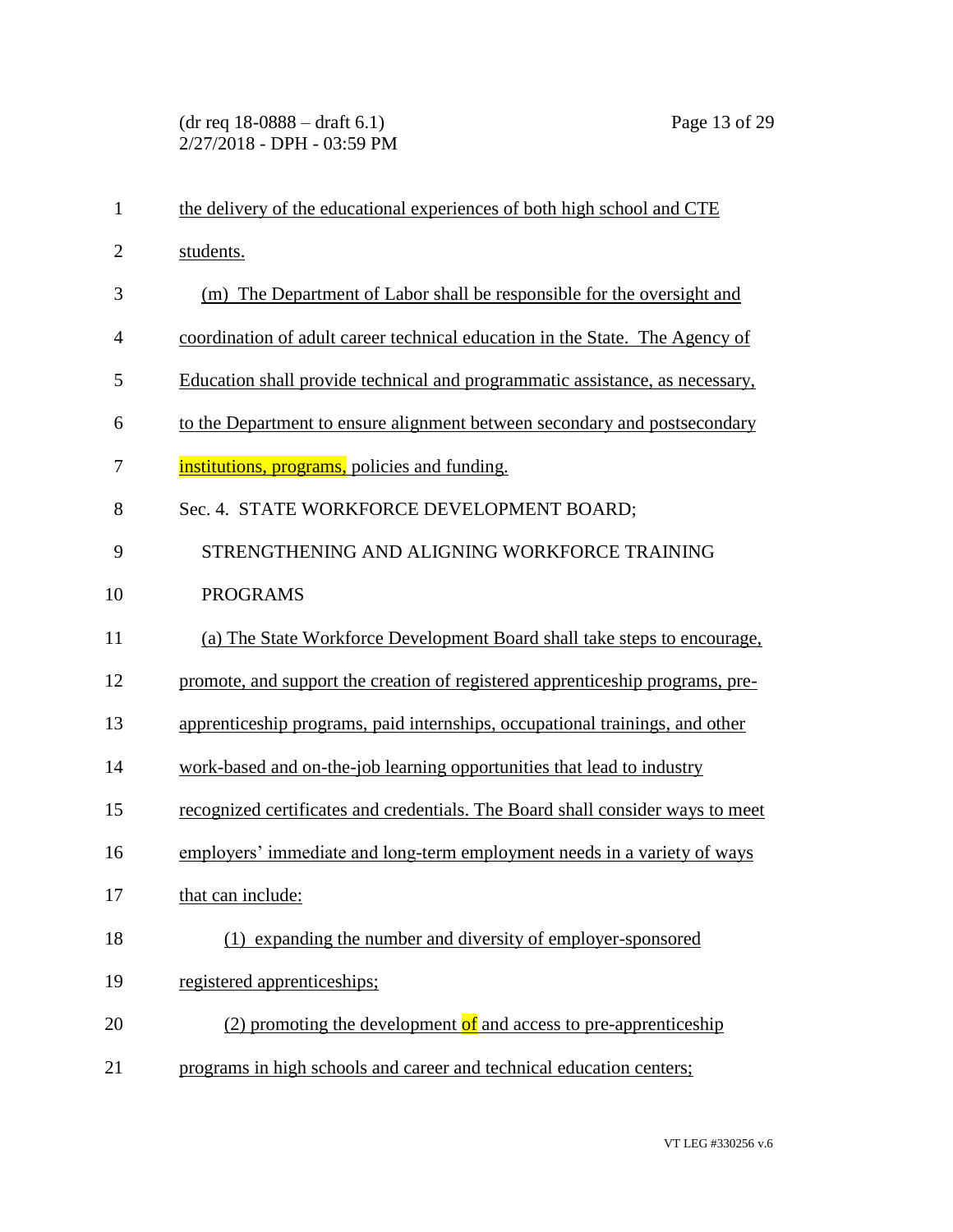(dr req 18-0888 – draft 6.1) Page 14 of 29 2/27/2018 - DPH - 03:59 PM

| $\mathbf{1}$ | (3) engaging Vermont's colleges and universities in delivering the            |
|--------------|-------------------------------------------------------------------------------|
| $\mathbf{2}$ | related instruction components of registered apprenticeship programs;         |
| 3            | (4) expanding the number of internships and returnships available in          |
| 4            | current and new sectors;                                                      |
| 5            | (5) developing partnerships and alignment between training programs           |
| 6            | offered in correctional facilities and those offered in business or community |
| 7            | settings; and                                                                 |
| 8            | (6) registered apprenticeship programs that guarantee offers of continued     |
| 9            | employment or consideration for future employment upon completion of the      |
| 10           | program.                                                                      |
| 11           | (b) The Board shall create a process for identifying, monitoring, and         |
| 12           | evaluating occupational trainings and industry-recognized credentials. The    |
| 13           | Board may consider establishing a process for endorsing credentials and       |
| 14           | certificate programs to facilitate targeted investments in programs that meet |
| 15           | industry needs.                                                               |
| 16           | (c) The Board shall create and review periodically publicly available         |
| 17           | documents that list:                                                          |
| 18           | (1) current industry, State, and federally recognized credentials;            |
| 19           | (2) requirements to obtain these credentials;                                 |
| 20           | (3) training programs that lead to these credentials; and                     |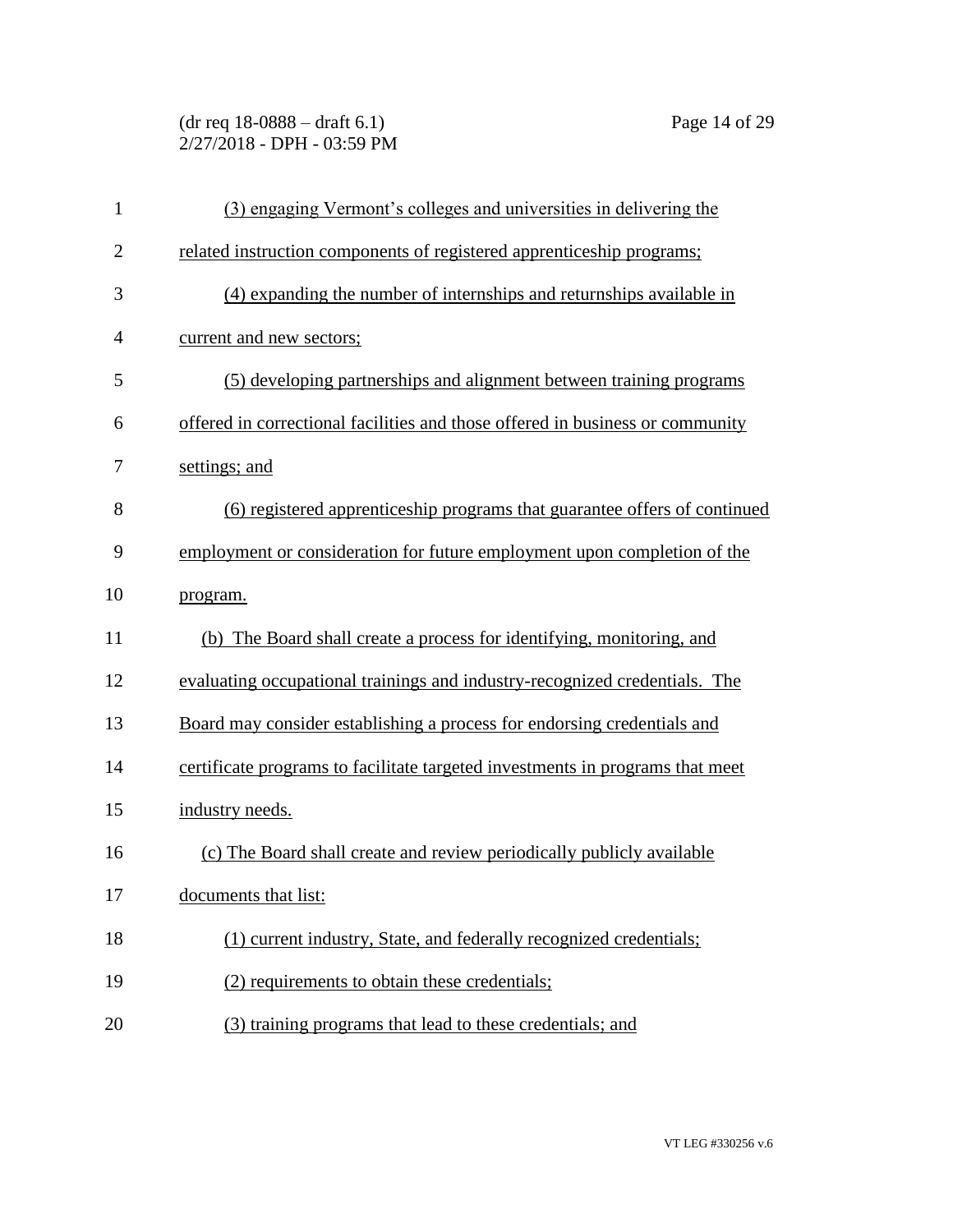## (dr req 18-0888 – draft 6.1) Page 15 of 29 2/27/2018 - DPH - 03:59 PM

| $\mathbf{1}$   | (4) the cost of training and educational programs required to obtain the           |
|----------------|------------------------------------------------------------------------------------|
| $\overline{2}$ | credential.                                                                        |
| 3              | (d) The Board shall work with the Office of Professional Regulation to             |
| $\overline{4}$ | increase recognition of professional skills and credentialing across states, in    |
| 5              | addition to supporting professional paths that involve more than one industry,     |
| 6              | state, or federally recognized credential and rules adopted by the Office;         |
| 7              | Sec. 5. STATE WORKFORCE DEVELOPMENT BOARD; GROWING THE                             |
| 8              | SIZE AND QUALITY OF THE WORKFORCE                                                  |
| 9              | (a) The Department of Labor and the Agencies of Commerce and                       |
| 10             | Community Development, Education, and Human Services, in partnership with          |
| 11             | the State Workforce Development Board, shall take steps to:                        |
| 12             | (1) increase labor force participation of Vermonters by creating                   |
| 13             | multitiered engagement, training, and support activities that help working age     |
| 14             | Vermonters who are able to participate, or participate to a greater degree, in the |
| 15             | workforce, in consultation with the Agency of Education; and                       |
| 16             | (2) recruit and relocate new workers and employers to Vermont; and                 |
| 17             | (3) assist businesses in locating and retaining qualified workers.                 |
| 18             | (b) To meet these objectives, the Department of Labor and the Agencies of          |
| 19             | Commerce and Community Development and Human Services shall:                       |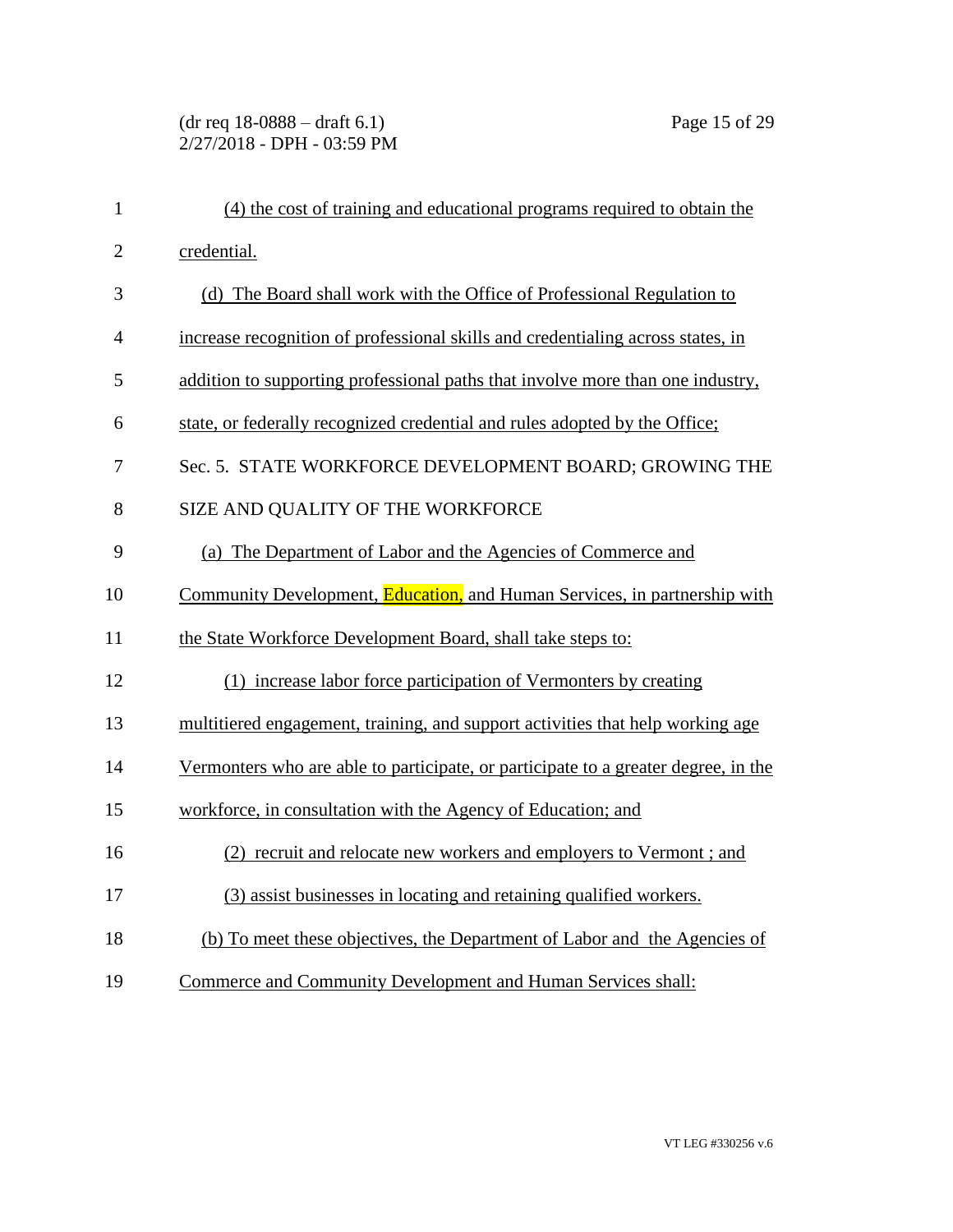(dr req 18-0888 – draft 6.1) Page 16 of 29 2/27/2018 - DPH - 03:59 PM

| $\mathbf{1}$   | (A) engage regional and statewide stakeholders, including regional            |
|----------------|-------------------------------------------------------------------------------|
| $\overline{2}$ | CTE centers, regional development corporations, and regional planning         |
| 3              | commissions, to identify needs, strategies, and define success;               |
| $\overline{4}$ | (B) identify targets and methods of recruitment, relocation, re-              |
| 5              | training, and retention;                                                      |
| 6              | (C) leverage resources available in current State and federal programs        |
| 7              | to support more workers within and outside of Vermont entering and staying in |
| 8              | the workforce; and                                                            |
| 9              | (D) create metrics for tracking the success of outreach efforts and           |
| 10             | economic impact.                                                              |
| 11             | (c) The Board may examine incentives to encourage participation in the        |
| 12             | labor force by target populations, including unemployment insurance waivers,  |
| 13             | income tax reductions, exemption of State tax on Social Security, housing and |
| 14             | transportation vouchers, tuition and training reimbursements, or waivers for  |
| 15             | training. The Board shall notify the House Committee on Commerce and          |
| 16             | Economic Development of any findings or recommendations, as appropriate.      |
| 17             | Sec. 6. VERMONT TALENT PIPELINE MANAGEMENT PROJECT                            |
| 18             | (a) Findings. The General Assembly finds:                                     |
| 19             | (1) The Vermont Talent Pipeline Management Project (VTPM) is an               |
| 20             | employer-oriented strategy that expands the role of employers as end-         |
| 21             | customers of the education and workforce systems. VTPM seeks to improve       |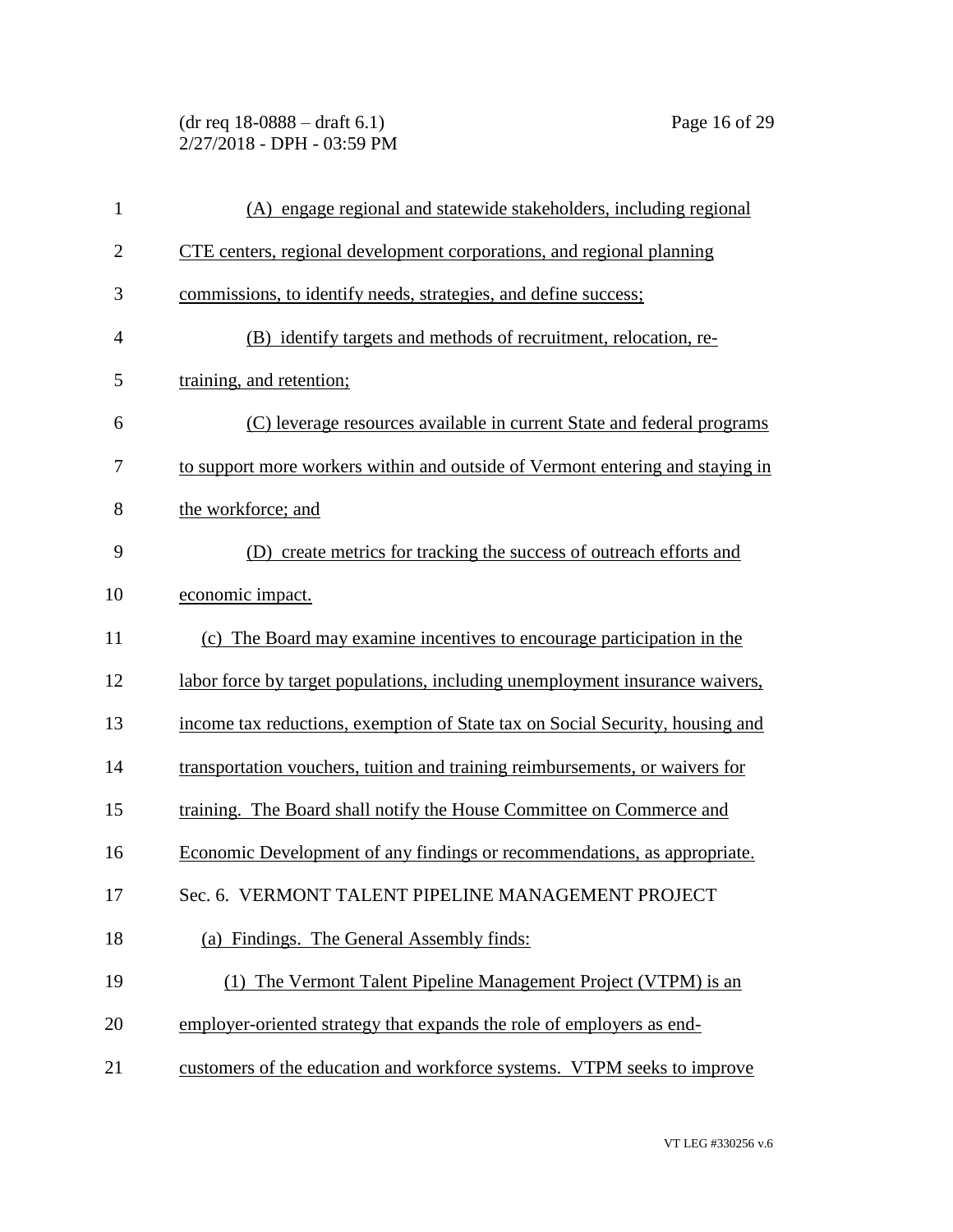(dr req 18-0888 – draft 6.1) Page 17 of 29 2/27/2018 - DPH - 03:59 PM

| $\mathbf{1}$   | the employability of Vermonters and the alignment of employer needs with                  |
|----------------|-------------------------------------------------------------------------------------------|
| $\mathbf{2}$   | education and workforce development and training programs.                                |
| 3              | (2) VTPM is a statewide public and private partnership among the                          |
| $\overline{4}$ | <b>Agency of Commerce and Community Development, Brattleboro</b>                          |
| 5              | Development Credit Corporation, Franklin/Grand Isle Workforce Investment                  |
| 6              | Board, Lake Champlain Regional Chamber of Commerce, and Vermont                           |
| 7              | Business Roundtable. It is informed by resource partners including the                    |
| 8              | Agency of Education, Greater Burlington Industrial Corporation, State                     |
| 9              | Workforce Development Board, Vermont Chamber of Commerce, and the                         |
| 10             | Vermont Student Assistance Corporation.                                                   |
| 11             | (3) Partners will coordinate the network of training providers to deliver                 |
| 12             | industry, State, and federally recognized credentials, job training, and                  |
| 13             | workforce education in targeted job areas, sectors, and industries which                  |
| 14             | connect to the skills employers are looking for when filling available positions.         |
| 15             | (b) Intent. It is the intent of the General Assembly:                                     |
| 16             | (1) to acknowledge the importance of VTPM as an <i>important</i> , statewide,             |
| 17             | employer-led model in its start-up phase with pilots in key industries;                   |
| 18             | (2) to support development, scale-up, funding, and roll-out of VTPM                       |
| 19             | across all economic sectors, <b>businesses of various size</b> , and regions of the State |
| 20             | by training regional partners in local communities statewide; and                         |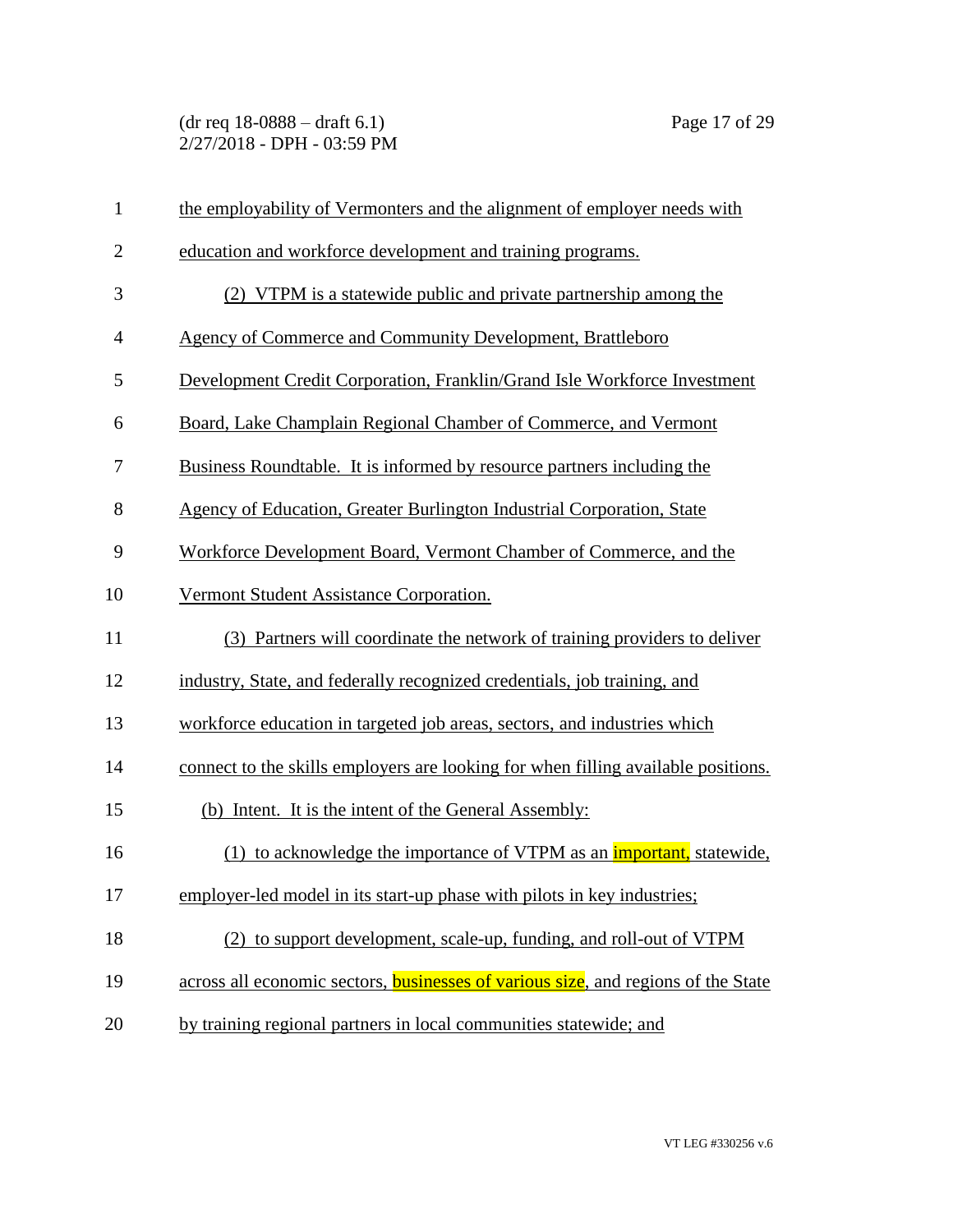(dr req 18-0888 – draft 6.1) Page 18 of 29 2/27/2018 - DPH - 03:59 PM

| $\mathbf{1}$   | (3) to encourage the Agency of Education, Department of Labor, the             |
|----------------|--------------------------------------------------------------------------------|
| $\overline{2}$ | State Workforce Development Board, and VTPM to collaborate in identifying      |
| 3              | and developing additional credentialing programs within applicable industries. |
| $\overline{4}$ | Sec. 7. RESULTS BASED MONITORING                                               |
| 5              | (a) The Department of Labor, with the assistance of the Government             |
| 6              | Accountability Committee and the State Workforce Development Board, shall      |
| 7              | develop a framework to evaluate workforce education, training, and support     |
| 8              | programs and services. The framework shall be applied to the State's           |
| 9              | workforce system inventory and shall distinguish programs and services based   |
| 10             | on method of delivery, customer, program administrator, goal, or other         |
| 11             | appropriate category. The framework shall:                                     |
| 12             | (1) create population level indicators based on desired outcomes for the       |
| 13             | workforce development delivery system;                                         |
| 14             | (2) along with social network mapping work that the Board may pursue,          |
| 15             | support program and service alignment of State-grant-funded projects with the  |
| 16             | State Workforce Innovation and Opportunity Act Plan;                           |
| 17             | (3) align with the Board's vision;                                             |
| 18             | (4) note performance measures that already exist in the workforce              |
| 19             | system and identify where State-specific measures would help monitor           |
| 20             | progress in achieving the State's goals; and                                   |
| 21             | (5) identify gaps in service delivery and areas of duplication in services.    |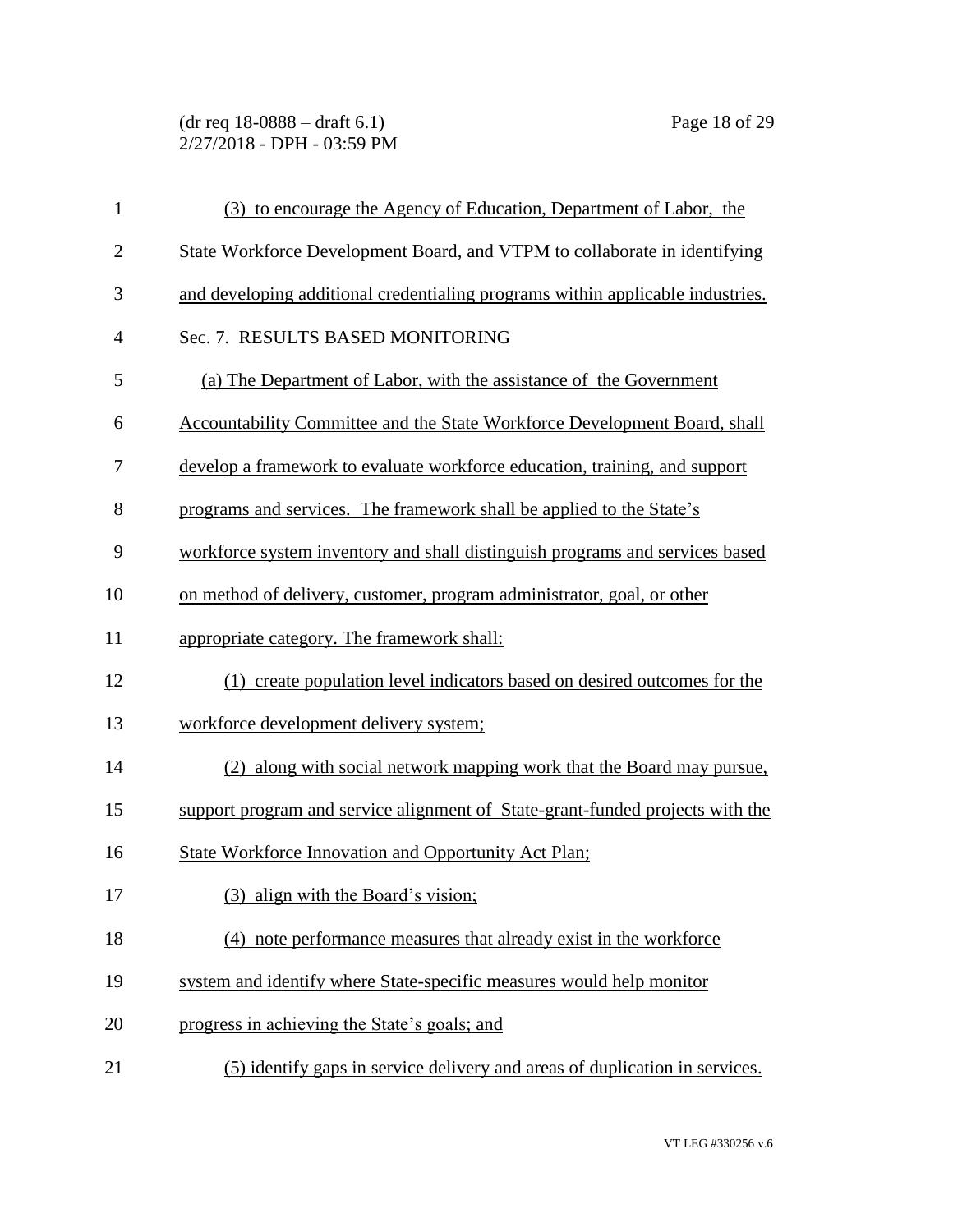(dr req 18-0888 – draft 6.1) Page 19 of 29 2/27/2018 - DPH - 03:59 PM

| $\mathbf{1}$   | (b) The State Workforce Development Board shall consider whether the             |
|----------------|----------------------------------------------------------------------------------|
| $\mathbf{2}$   | information and data currently collected and reported throughout the workforce   |
| 3              | development system is useful and shall identify what information and data are    |
| $\overline{4}$ | not available or readily accessible. The Board shall make its findings available |
| 5              | and recommend a process to improve the collection and reporting of data.         |
| 6              | (c) The State Workforce Development Board may create a process and a             |
| 7              | timeline to collect program level data for the purposes of updating the State's  |
| 8              | workforce system inventory.                                                      |
| 9              | (d) The State Workforce Development Board may develop tools for                  |
| 10             | program and service delivery providers that support continuous improvement       |
| 11             | using data-driven decision making, common information-sharing systems, and       |
| 12             | a customer-focused service delivery system.                                      |
| 13             | Sec. 8. 10 V.S.A. chapter 22A is amended to read:                                |
| 14             | CHAPTER 22A. WORKFORCE EDUCATION AND TRAINING                                    |
| 15             | § 540. WORKFORCE EDUCATION AND TRAINING LEADER                                   |
| 16             | The Commissioner of Labor shall be the leader of workforce education and         |
| 17             | training in the State, and shall have the authority and responsibility for the   |
| 18             | coordination of workforce education and training within State government,        |
| 19             | including the following duties:                                                  |
| 20             | (1) Perform the following duties in consultation with the State                  |
| 21             | <b>Workforce Development Board:</b>                                              |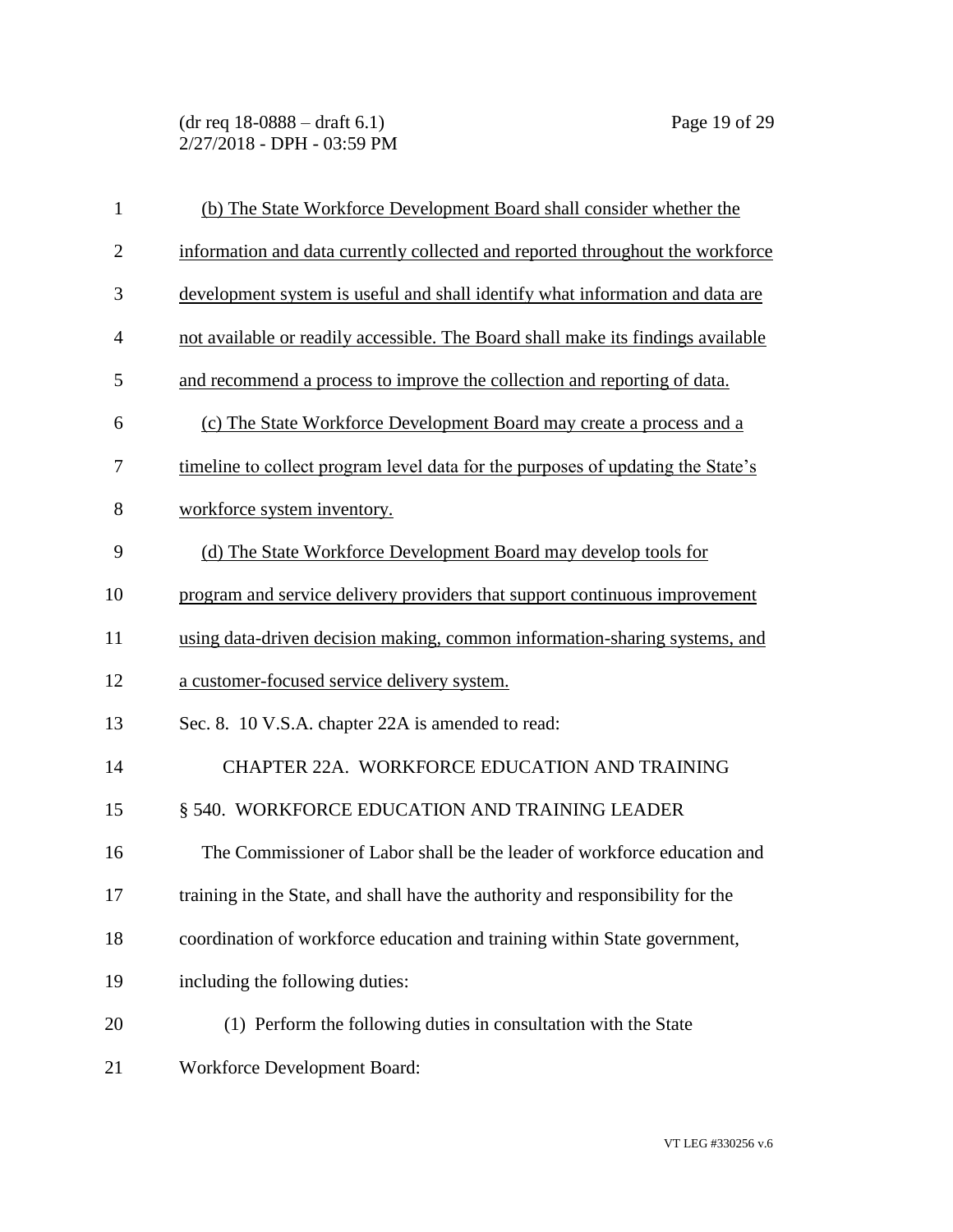| 1              | * * *                                                                          |
|----------------|--------------------------------------------------------------------------------|
| $\overline{2}$ | (G) design and implement criteria and performance measures for                 |
| 3              | workforce education and training activities; and                               |
| 4              | (H) establish goals for the integrated workforce education and                 |
| 5              | training system; and                                                           |
| 6              | (I) with the assistance of the Secretaries of Commerce and                     |
| 7              | Community Development, of Human Services, of Education, of Agriculture,        |
| 8              | Food and Markets, and of Transportation, and of the Commissioner of Public     |
| 9              | Safety, develop and implement a coordinated system to recruit, relocate, and   |
| 10             | train workers to ensure the labor force needs of Vermont's businesses are met. |
| 11             | * * *                                                                          |
| 12             | (8) Coordinate intentional outreach and connections between students           |
| 13             | graduating from Vermont's colleges and universities and employment             |
| 14             | opportunities in Vermont.                                                      |
| 15             | * * *                                                                          |
| 16             | § 541a. STATE WORKFORCE DEVELOPMENT BOARD                                      |
| 17             | (a) Board established; duties. Pursuant to the requirements of 29 U.S.C.       |
| 18             | § 3111, the Governor shall establish a State Workforce Development Board to    |
| 19             | assist the Governor in the execution of his or her duties under the Workforce  |
| 20             | Innovation and Opportunity Act of 2014 and to assist the Commissioner of       |
| 21             | Labor as specified in section 540 of this title.                               |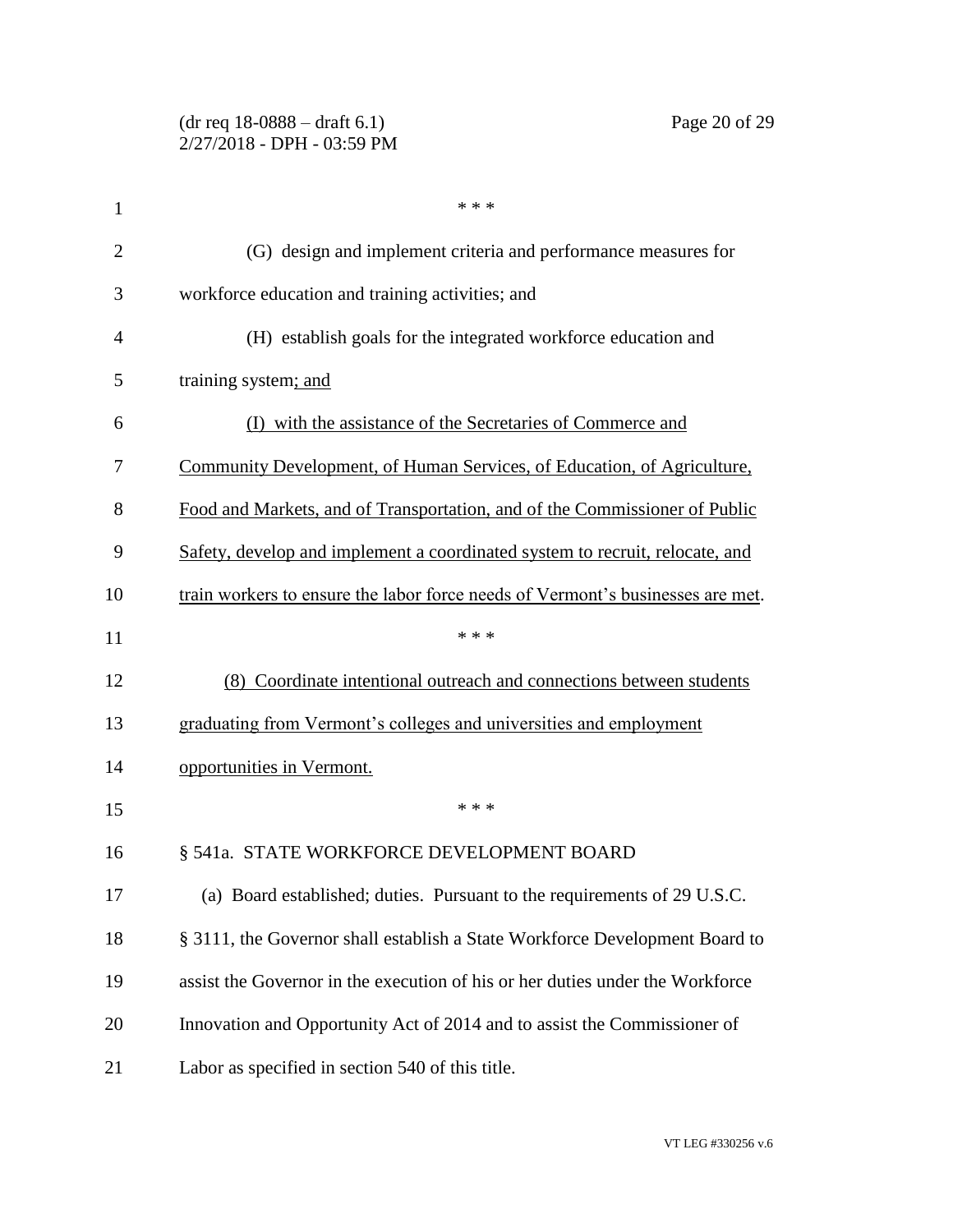(dr req 18-0888 – draft 6.1) Page 21 of 29 2/27/2018 - DPH - 03:59 PM

| $\mathbf{1}$   | (b) Additional duties; planning; process.                                        |
|----------------|----------------------------------------------------------------------------------|
| $\overline{2}$ | $(1)$ In order to To inform its decision-making decision making and to           |
| 3              | provide effective assistance under subsection (a) of this section, the Board     |
| $\overline{4}$ | shall:                                                                           |
| 5              | $(1)(\underline{A})$ conduct an ongoing public engagement process throughout the |
| 6              | State that brings together employers and potential employees, including          |
| 7              | students, the unemployed, and incumbent employees seeking further training,      |
| 8              | to provide feedback and information concerning their workforce education and     |
| 9              | training needs; and                                                              |
| 10             | $(2)(B)$ maintain familiarity and promote alignment with the federal             |
| 11             | <b>State and regional Comprehensive Economic Development Strategy (CEDS)</b>     |
| 12             | and other economic development planning processes, and coordinate                |
| 13             | workforce and education activities in the State, including the development and   |
| 14             | implementation of the State plan required under the Workforce Innovation and     |
| 15             | Opportunity Act of 2014, with economic development planning processes            |
| 16             | occurring in the State, as appropriate.                                          |
| 17             | (2) To ensure that State-funded and federally funded workforce                   |
| 18             | development and training efforts are of the highest quality and aligned with the |
| 19             | State's workforce and economic goals, the Board shall regularly:                 |
| 20             | (A) Review and approve State-endorsed Career Pathways that reflect               |
| 21             | a shared vision across multiple sectors and agencies for improving               |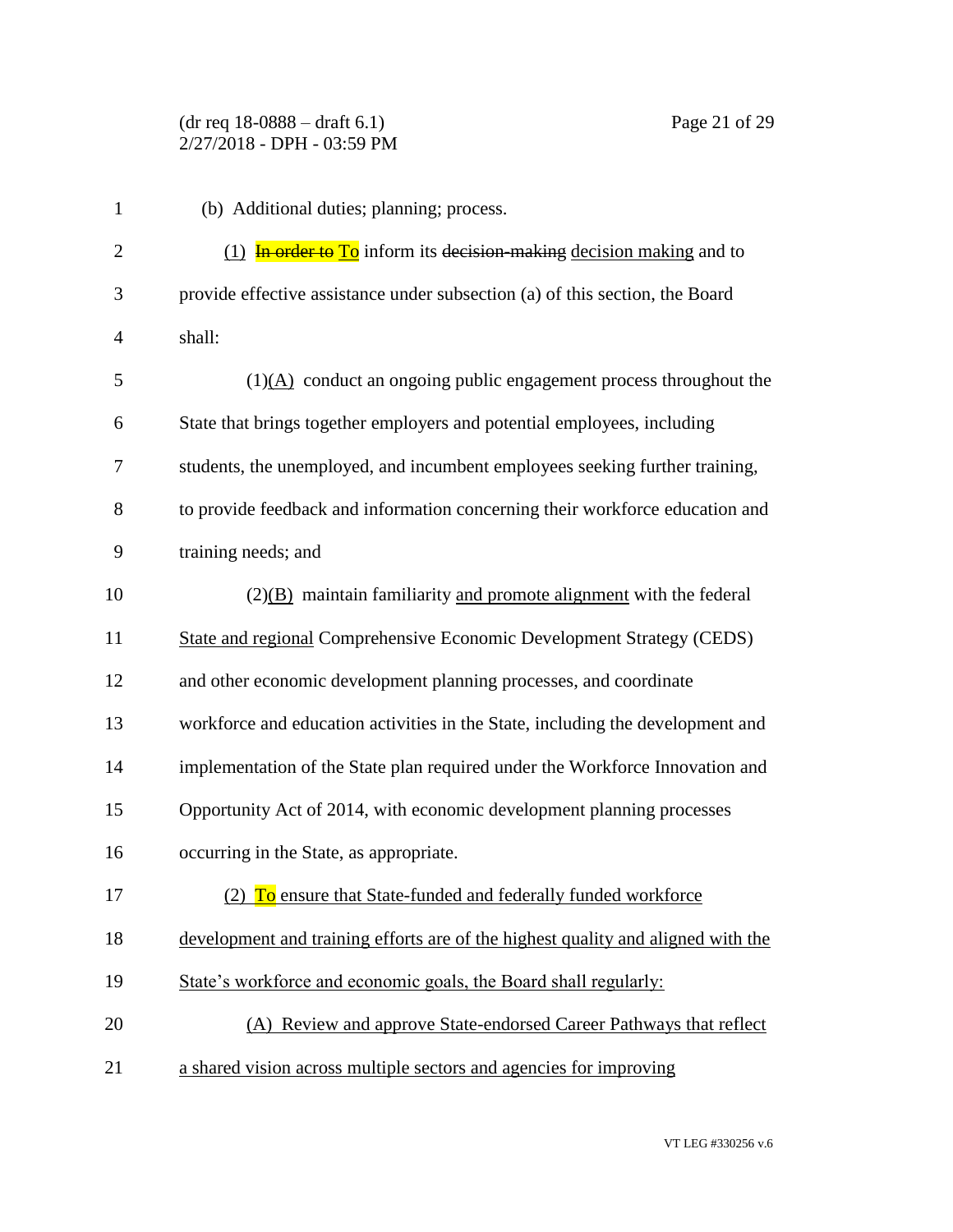(dr req 18-0888 – draft 6.1) Page 22 of 29 2/27/2018 - DPH - 03:59 PM

| $\mathbf{1}$   | employment outcomes, meeting employers' and workers' needs, and               |
|----------------|-------------------------------------------------------------------------------|
| $\overline{2}$ | leveraging available State and federal funding.                               |
| 3              | (i) Career Pathways shall encompass educational and training                  |
| 4              | experiences from middle school to the postsecondary years, and may focus on   |
| 5              | particular target populations or industry sectors.                            |
| 6              | (ii) Career Pathways shall include or culminate in degrees,                   |
| 7              | certificates, and other relevant credentials approved by the Board.           |
| 8              | (B) Publicize the State-endorsed Career Pathways, including on                |
| 9              | websites managed by the Agency of Education, Department of Labor, and         |
| 10             | Department of Economic Development.                                           |
| 11             | (3)(A) The Board shall have the authority to approve State-endorsed and       |
| 12             | industry-recognized credentials and certificates, excluding high school       |
| 13             | diplomas and postsecondary academic degrees, that are aligned with the Career |
| 14             | Pathways.                                                                     |
| 15             | (B) The Board shall design a review process that ensures:                     |
| 16             | (i) business and industry are participants and are engaged early in           |
| 17             | the process;                                                                  |
| 18             | the credential review process involves relevant stakeholders;<br>(ii)         |
| 19             | (iii) credentials are differentiated based on rigor and industry              |
| 20             | demand; and                                                                   |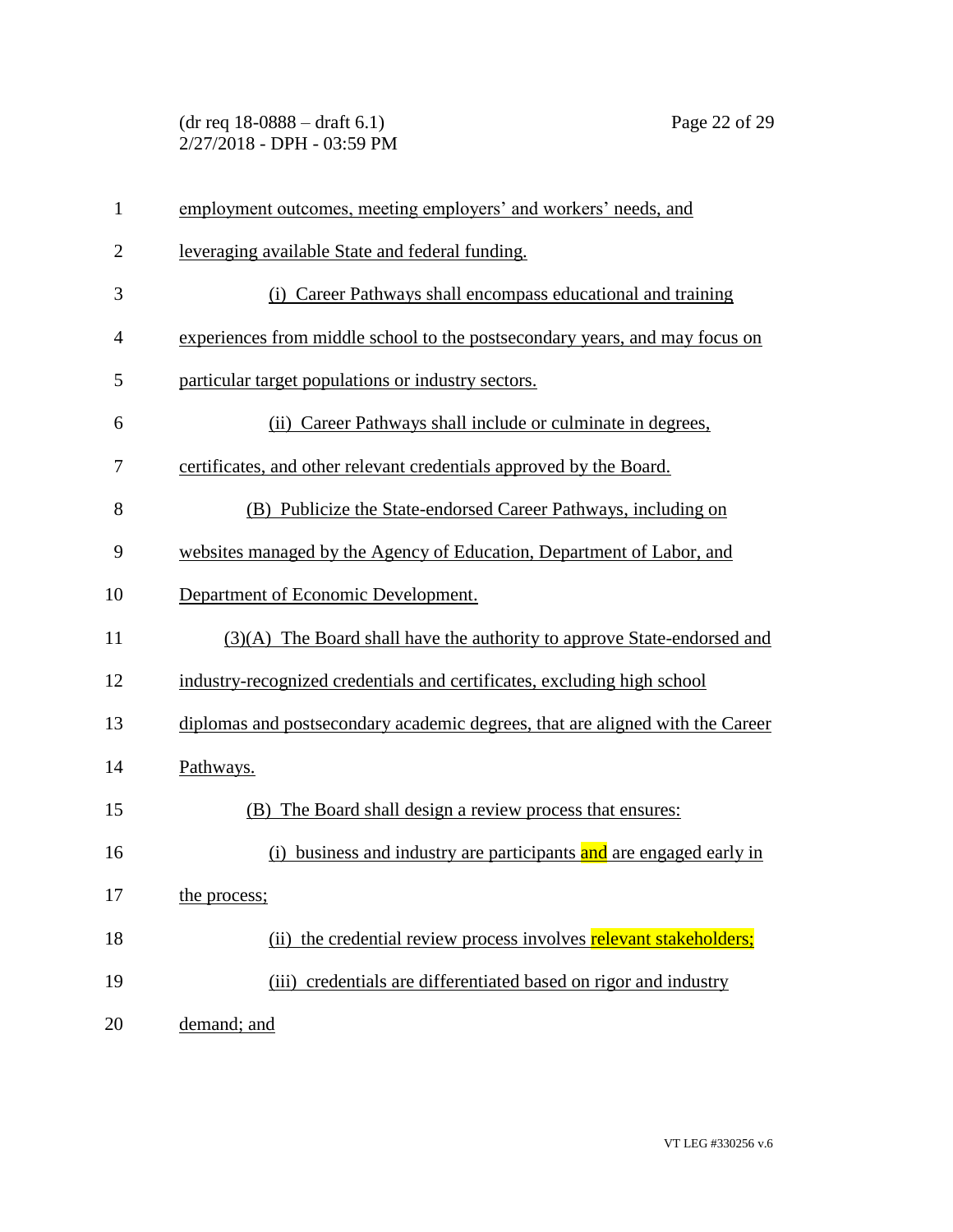(dr req 18-0888 – draft 6.1) Page 23 of 29 2/27/2018 - DPH - 03:59 PM

| 1              | (iv) systems are designed to be responsive to changing industry               |
|----------------|-------------------------------------------------------------------------------|
| $\overline{2}$ | needs.                                                                        |
| 3              | The Board shall ensure that a review and oversight process is in<br>(C)       |
| 4              | place on or before July 1, 2019.                                              |
| 5              | * * *                                                                         |
| 6              | § 543. WORKFORCE EDUCATION AND TRAINING FUND; GRANT                           |
| 7              | <b>PROGRAMS</b>                                                               |
| 8              | (a) Creation. There is created the Workforce Education and Training Fund      |
| 9              | in the Department of Labor to be managed in accordance with 32 V.S.A.         |
| 10             | chapter 7, subchapter 5.                                                      |
| 11             | (b) Purposes. The Department shall use the Fund for the following             |
| 12             | purposes:                                                                     |
| 13             | (1) training for Vermont workers, including those who are unemployed,         |
| 14             | underemployed, or in transition from one job or career to another;            |
| 15             | (2) internships to provide students with work-based learning                  |
| 16             | opportunities with Vermont employers;                                         |
| 17             | (3) apprenticeship, preapprenticeship, and industry-recognized                |
| 18             | credential training; and                                                      |
| 19             | (4) assisting small businesses with their recruiting efforts, including       |
| 20             | building connections with secondary and postsecondary institutions and others |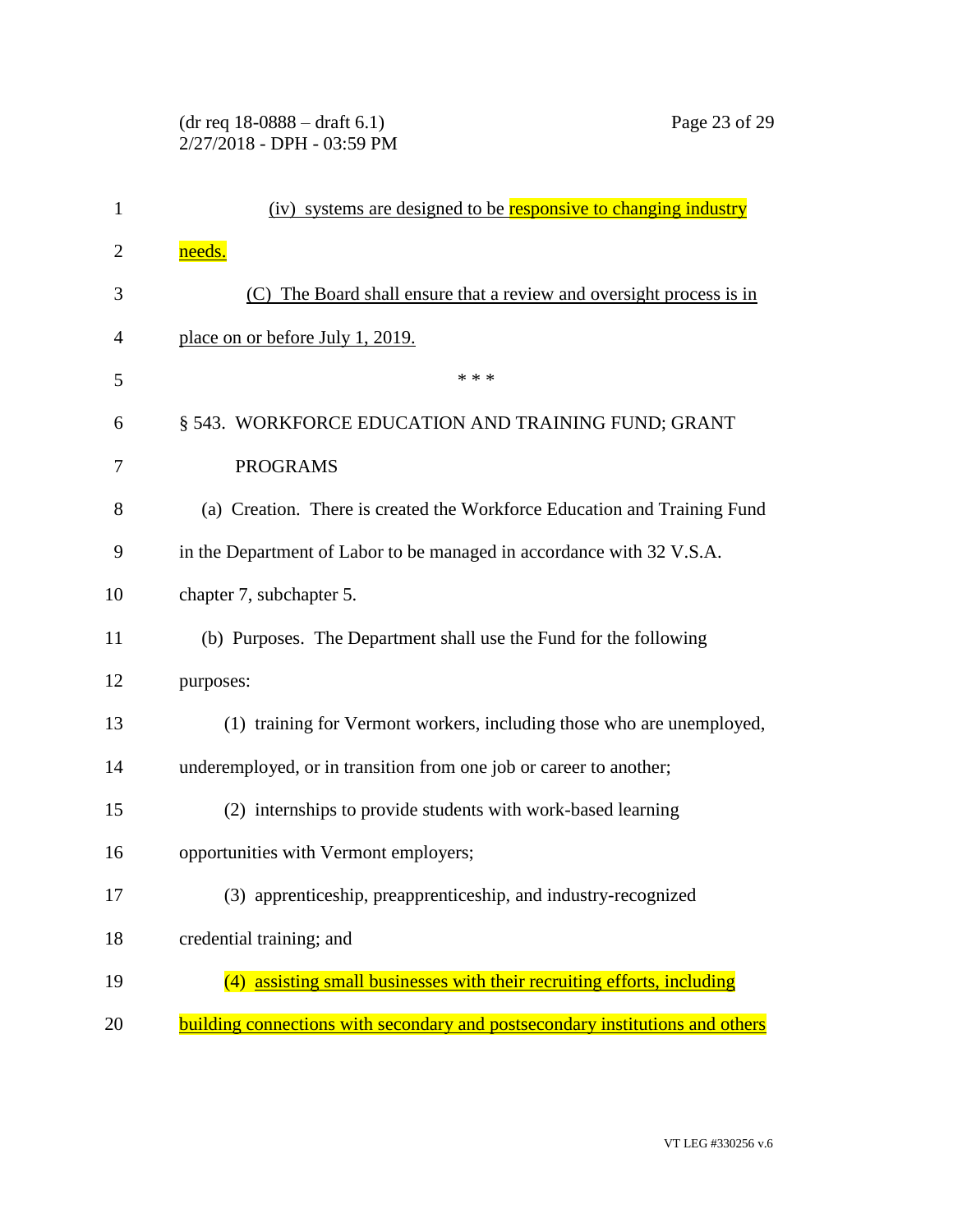| $\mathbf{1}$   | to locate, hire, and retain workers from among Vermont students and          |
|----------------|------------------------------------------------------------------------------|
| $\overline{2}$ | graduates; and                                                               |
| 3              | (5) other workforce development initiatives related to current and future    |
| 4              | job opportunities in Vermont as determined by the Commissioner of Labor.     |
| 5              | * * *                                                                        |
| 6              | (f) Awards. The Commissioner of Labor, in consultation with the Chair of     |
| 7              | the State Workforce Development Board, shall develop award criteria and may  |
| 8              | grant awards to the following:                                               |
| 9              | * * *                                                                        |
| 10             | (2) Vermont Strong Internship Program. Funding for eligible internship       |
| 11             | programs and activities under the Vermont Strong Internship Program          |
| 12             | established in section 544 of this title.                                    |
| 13             | (3) Vermont Strong Returnship Program. Funding for eligible returnship       |
| 14             | programs and activities under the Vermont Strong Returnship Program          |
| 15             | established in section 545 of this title.                                    |
| 16             | (3)(4) Apprenticeship Program. The Vermont Apprenticeship Program            |
| 17             | established under 21 V.S.A. chapter 13. Awards under this subdivision may be |
| 18             | used to fund the cost of apprenticeship-related instruction provided by the  |
| 19             | Department of Labor.                                                         |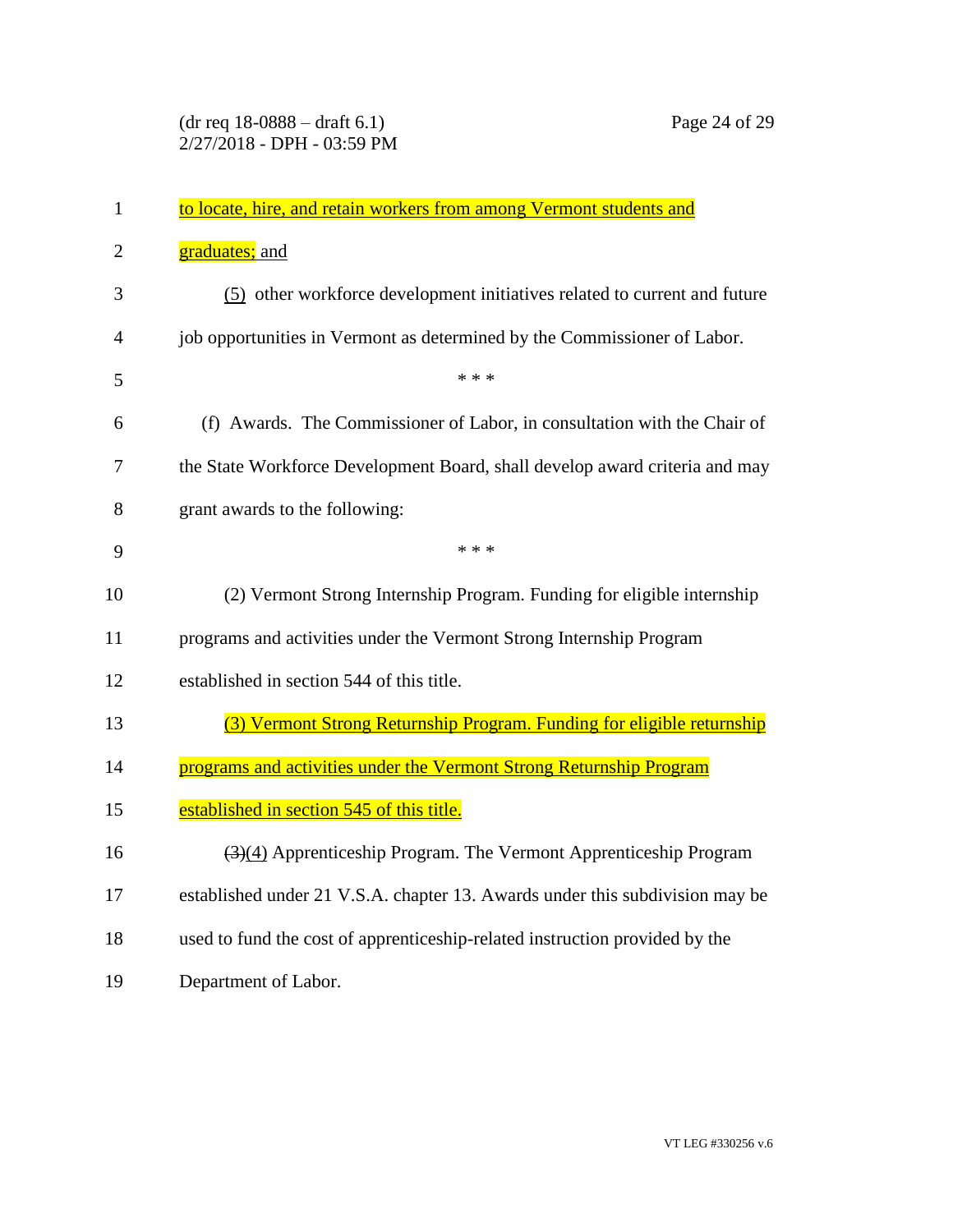(dr req 18-0888 – draft 6.1) Page 25 of 29 2/27/2018 - DPH - 03:59 PM

| $\mathbf{1}$   | $(4)(5)$ Career Focus and Planning programs. In collaboration with the          |
|----------------|---------------------------------------------------------------------------------|
| $\overline{2}$ | Agency of Education, funding for one or more programs that institute career     |
| 3              | training and planning for young Vermonters, beginning in middle school.         |
| $\overline{4}$ | (g) Career Pathways. Programs that are funded under this section resulting      |
| 5              | in a credit, certificate, or a credential shall demonstrate alignment with a    |
| 6              | Career Pathway.                                                                 |
| 7              | (h) Expanding offerings. A regional career and technical education center       |
| 8              | that develops an adult technical education program of study using funding       |
| 9              | under this section shall:                                                       |
| 10             | (1) make the program materials available to other regional career and           |
| 11             | technical education centers and adult technical education programs;             |
| 12             | (2) to the extent possible, align the program with subsequent programs          |
| 13             | offered through the Vermont State College System, the University of Vermont     |
| 14             | and State Agricultural College, or an accredited independent college located in |
| 15             | Vermont; and                                                                    |
| 16             | (3) respond to current or projected occupational demands.                       |
| 17             | * * *                                                                           |
| 18             | § 545. VERMONT RETURNSHIP PROGRAM                                               |
| 19             | (a) As used in this section "returnship" means an on-the-job learning           |
| 20             | experience working with an employer where an individual may, but does not       |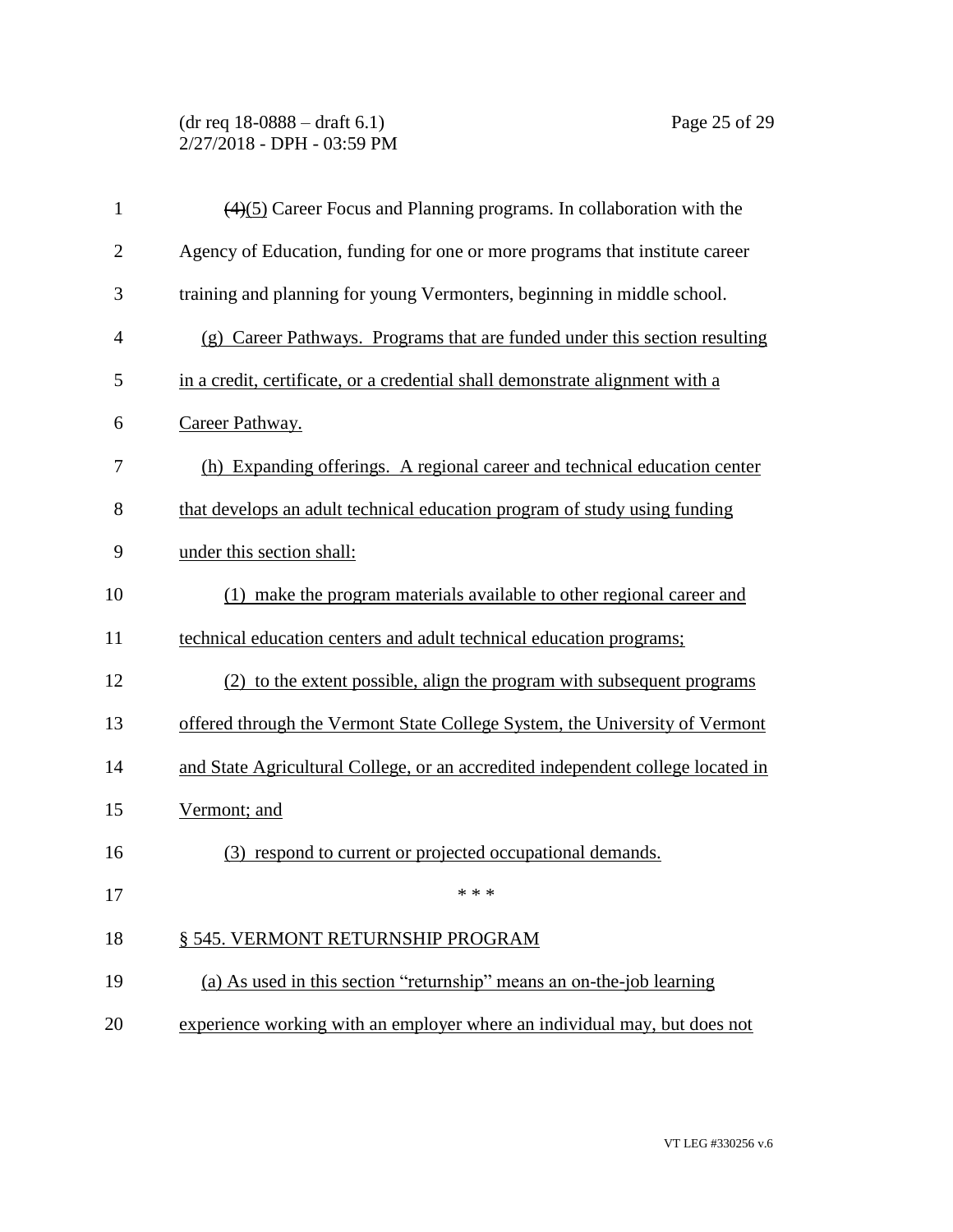(dr req 18-0888 – draft 6.1) Page 26 of 29 2/27/2018 - DPH - 03:59 PM

| $\mathbf{1}$   | necessarily, receive academic credit, financial remuneration, a stipend, or any  |
|----------------|----------------------------------------------------------------------------------|
| $\overline{2}$ | combination of these.                                                            |
| 3              | (b)(1) The Department of Labor shall develop and implement a statewide           |
| $\overline{4}$ | Vermont Strong Returnship Program for individuals who are returning to the       |
| 5              | workforce after an extended absence or are seeking a limited duration on-the-    |
| 6              | job work experience in a different occupation or occupational setting.           |
| 7              | (2) The Department of Labor shall coordinate and provide funding to              |
| 8              | public and private entities for returnship programs and opportunities that match |
| 9              | experienced workers with Vermont employers.                                      |
| 10             | (3) Funding awarded through the Vermont Returnship Program may be                |
| 11             | used to build and administer coordinated and cohesive programs and to provide    |
| 12             | participants with a stipend during the returnship, based on need. Funds may be   |
| 13             | made only to programs or projects that:                                          |
| 14             | (A) do not replace or supplant existing positions;                               |
| 15             | (B) expose individuals to real and meaningful workplace experiences;             |
| 16             | (C) provide a process that measures progress toward mastery of hard              |
| 17             | and soft professional skills and other factors that indicate a likelihood of     |
| 18             | success in the workplace;                                                        |
| 19             | (D) are designed to motivate and educate participants through work-              |
| 20             | based learning opportunities with Vermont employers; or                          |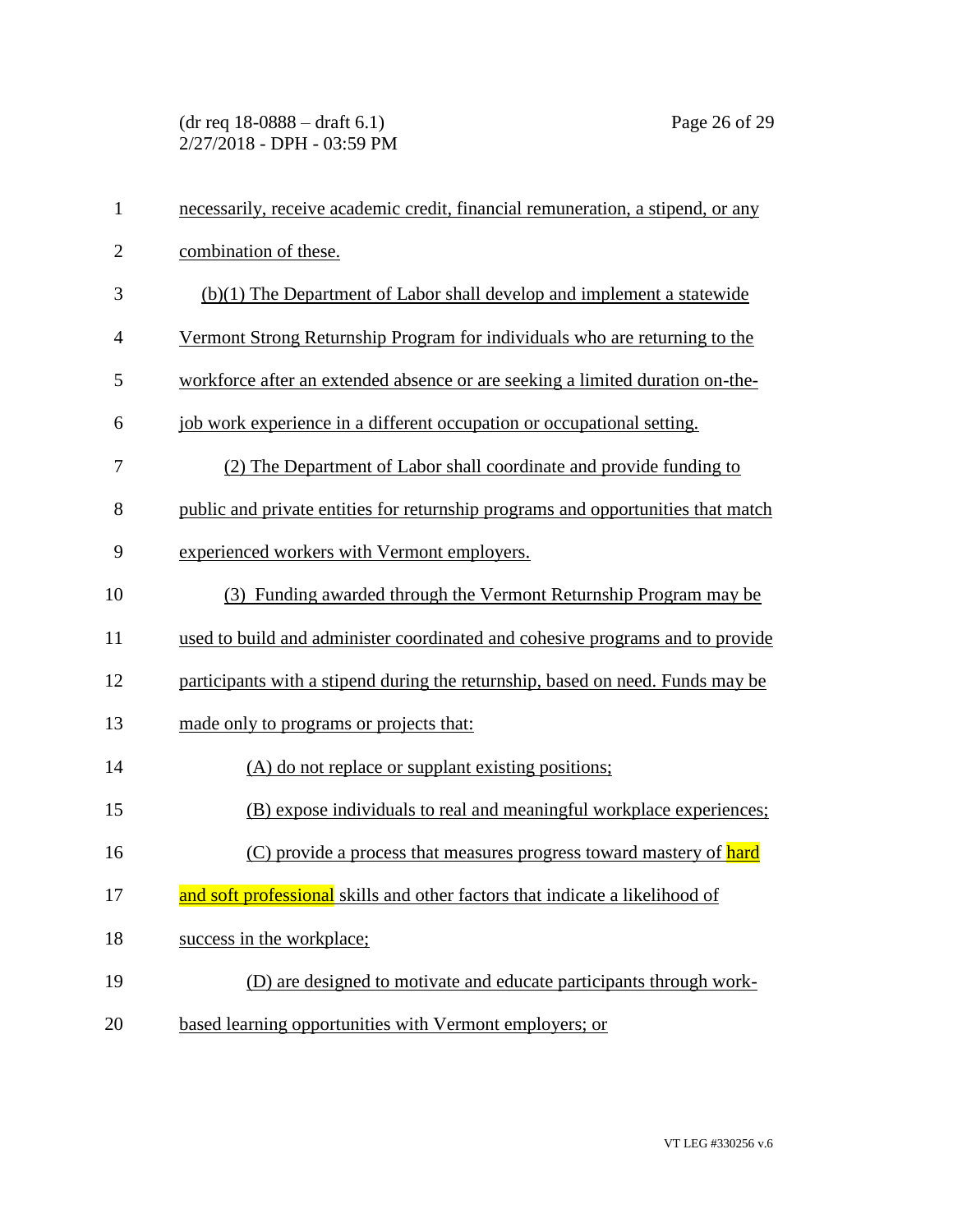(dr req 18-0888 – draft 6.1) Page 27 of 29 2/27/2018 - DPH - 03:59 PM

| $\mathbf{1}$   | (E) offer participants a continuum of learning, experience, and                |
|----------------|--------------------------------------------------------------------------------|
| $\overline{2}$ | relationships with employers that will make it financially possible and        |
| 3              | attractive for individuals to continue to work and live in Vermont.            |
| $\overline{4}$ | (c) The Department of Labor shall:                                             |
| 5              | (1) identify new and existing funding sources that may be allocated to         |
| 6              | the Vermont Returnship Program;                                                |
| 7              | (2) collect data and establish program goals and performance measures          |
| 8              | that demonstrate program results for returnship programs funded through the    |
| 9              | Vermont Returnship Program;                                                    |
| 10             | (3) engage appropriate agencies and departments of the State in the            |
| 11             | Returnship Program to expand returnship opportunities with State government    |
| 12             | and with entities awarded State contracts; and                                 |
| 13             | (4) work with other public and private entities to develop and enhance         |
| 14             | returnship programs, opportunities, and activities throughout the State.       |
| 15             | Sec. 9. ALLOCATIONS; APPROPRIATIONS                                            |
| 16             | In fiscal year 2019 the [Department of Labor] shall allocate the amount<br>(a) |
| 17             | of \$80,000.00 from [sources] to the State Workforce Development Board to      |
| 18             | perform the duties specified in this act.                                      |
| 19             | (b) In fiscal year 2019 the amount of $$100,000.00$ is appropriated from the   |
| 20             | General Fund to the Department of Labor to implement the Vermont Strong        |
| 21             | Returnship Program created in 10 V.S.A. § 545.                                 |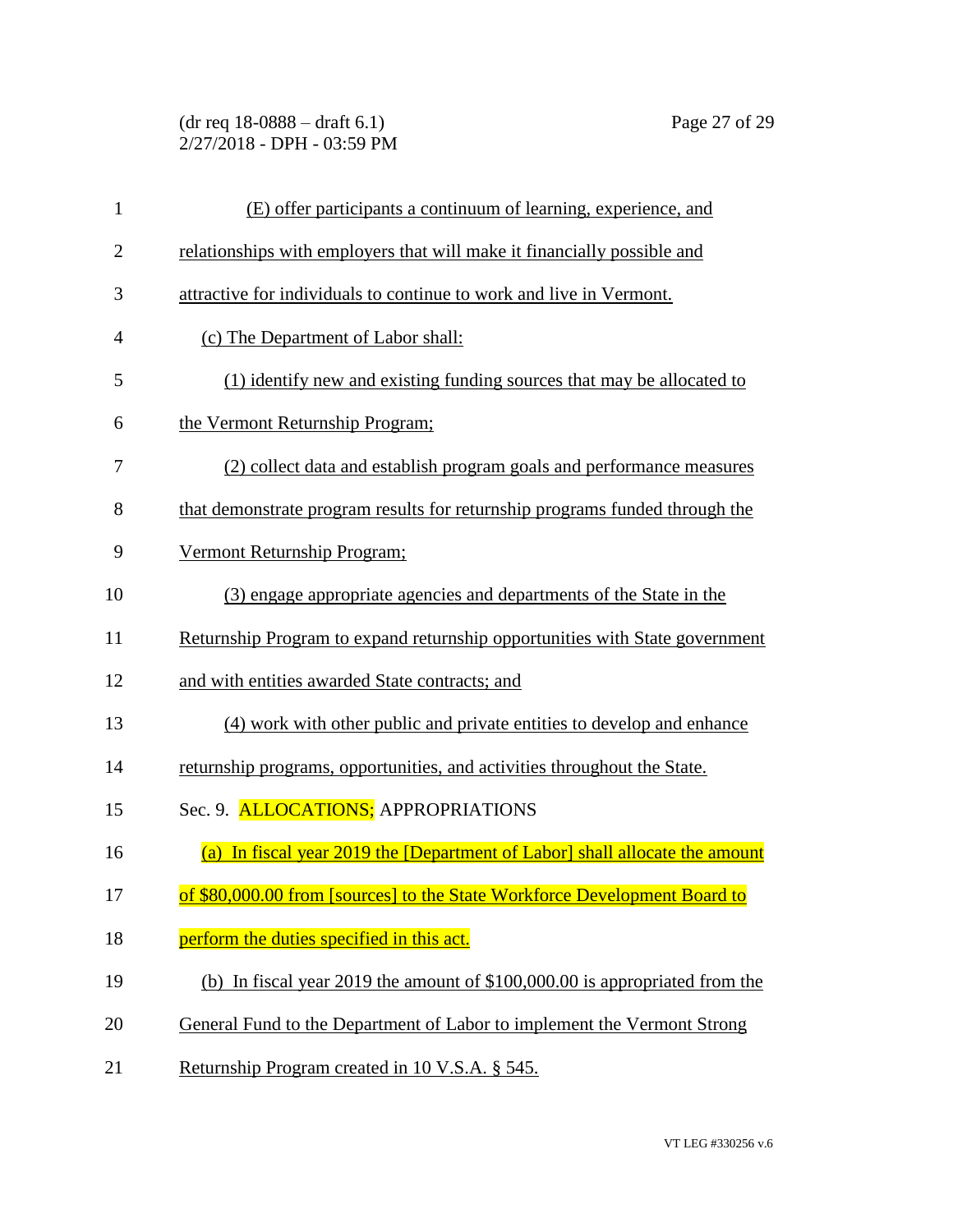(dr req 18-0888 – draft 6.1) Page 28 of 29 2/27/2018 - DPH - 03:59 PM

| $\mathbf{1}$   | (c) In fiscal year 2019 the amount of $$100,000.00$ is appropriated from the  |
|----------------|-------------------------------------------------------------------------------|
| $\overline{2}$ | General Fund to the Department of Labor to implement the Vermont College      |
| 3              | Graduate Placement and Small Business Recruitment Initiative to provide       |
| 4              | small businesses with support and resources to more effectively recruit new   |
| 5              | employees from among graduates of Vermont colleges and universities.          |
| 6              | Sec. 10. REPORTING                                                            |
| 7              | (a) On or before January 15, 2019, the State Workforce Development            |
| 8              | Board shall report to the House Committee on Commerce and Economic            |
| 9              | Development and the Senate Committee on Economic Development, Housing         |
| 10             | and General Affairs concerning the implementation of this act.                |
| 11             | (b) On or before January 15, 2019, the Department of Labor, in                |
| 12             | collaboration with the Agency of Education and the State Workforce            |
| 13             | Development Board, shall report to the House Committee on Commerce and        |
| 14             | Economic Development and the Senate Committee on Economic                     |
| 15             | Development, Housing and General Affairs concerning:                          |
| 16             | how to encourage more businesses to offer apprenticeships;                    |
| 17             | (2) how to encourage more labor force participation in apprenticeships;       |
| 18             | and                                                                           |
| 19             | (3) of the myriad federal and private apprenticeship opportunities            |
| 20             | available, which additional opportunities, and which industry sectors, should |
| 21             | be offered or enhanced in Vermont.                                            |